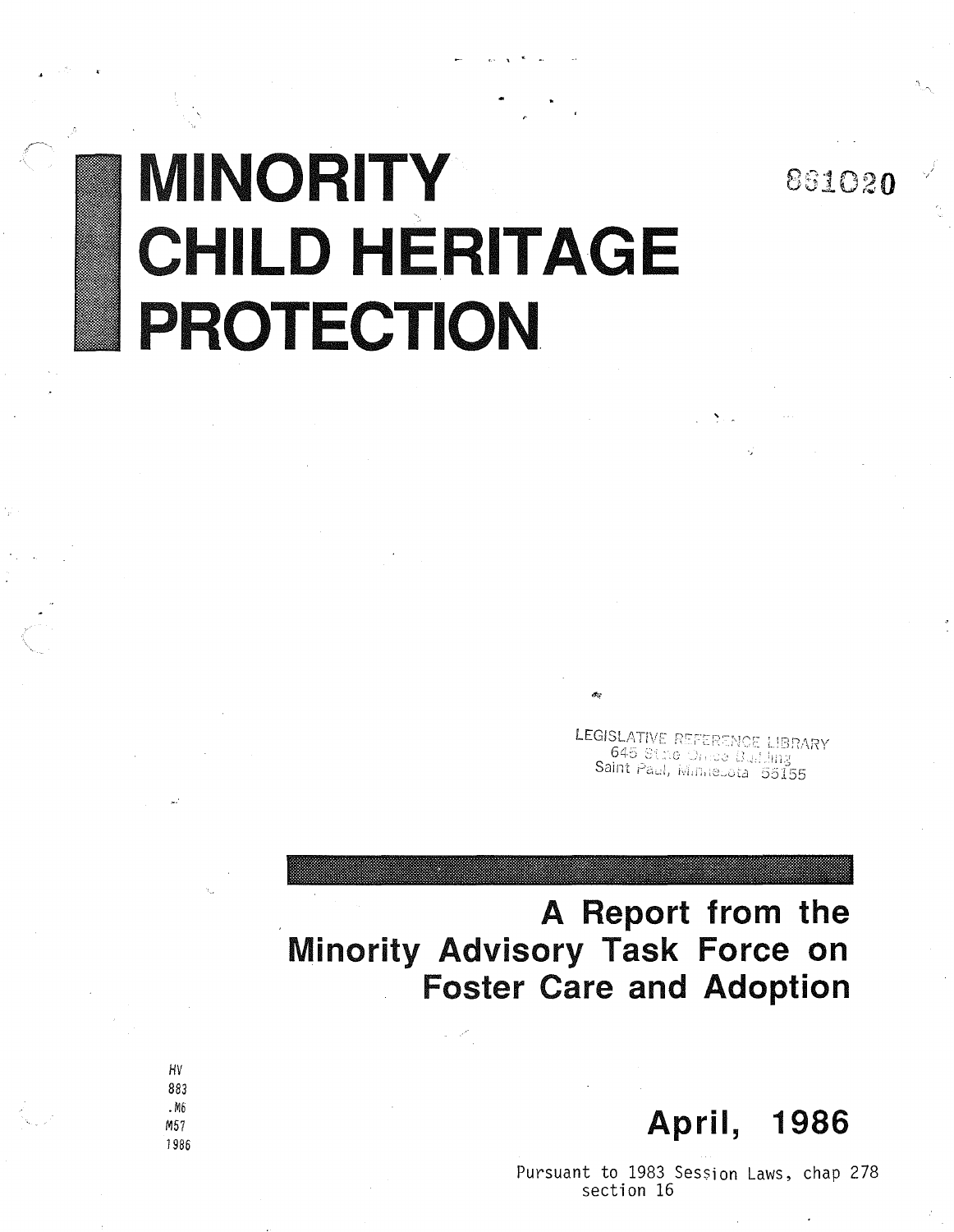$\label{eq:2.1} \frac{1}{\sqrt{2}}\int_{\mathbb{R}^3}\frac{1}{\sqrt{2}}\left(\frac{1}{\sqrt{2}}\right)^2\frac{1}{\sqrt{2}}\left(\frac{1}{\sqrt{2}}\right)^2\frac{1}{\sqrt{2}}\left(\frac{1}{\sqrt{2}}\right)^2\frac{1}{\sqrt{2}}\left(\frac{1}{\sqrt{2}}\right)^2\frac{1}{\sqrt{2}}\left(\frac{1}{\sqrt{2}}\right)^2\frac{1}{\sqrt{2}}\frac{1}{\sqrt{2}}\frac{1}{\sqrt{2}}\frac{1}{\sqrt{2}}\frac{1}{\sqrt{2}}\frac{1}{\sqrt{2}}$ 

 $\label{eq:2.1} \frac{1}{\sqrt{2\pi}}\sum_{i=1}^n\frac{1}{\sqrt{2\pi}}\sum_{i=1}^n\frac{1}{\sqrt{2\pi}}\sum_{i=1}^n\frac{1}{\sqrt{2\pi}}\sum_{i=1}^n\frac{1}{\sqrt{2\pi}}\sum_{i=1}^n\frac{1}{\sqrt{2\pi}}\sum_{i=1}^n\frac{1}{\sqrt{2\pi}}\sum_{i=1}^n\frac{1}{\sqrt{2\pi}}\sum_{i=1}^n\frac{1}{\sqrt{2\pi}}\sum_{i=1}^n\frac{1}{\sqrt{2\pi}}\sum_{i=1}^n\$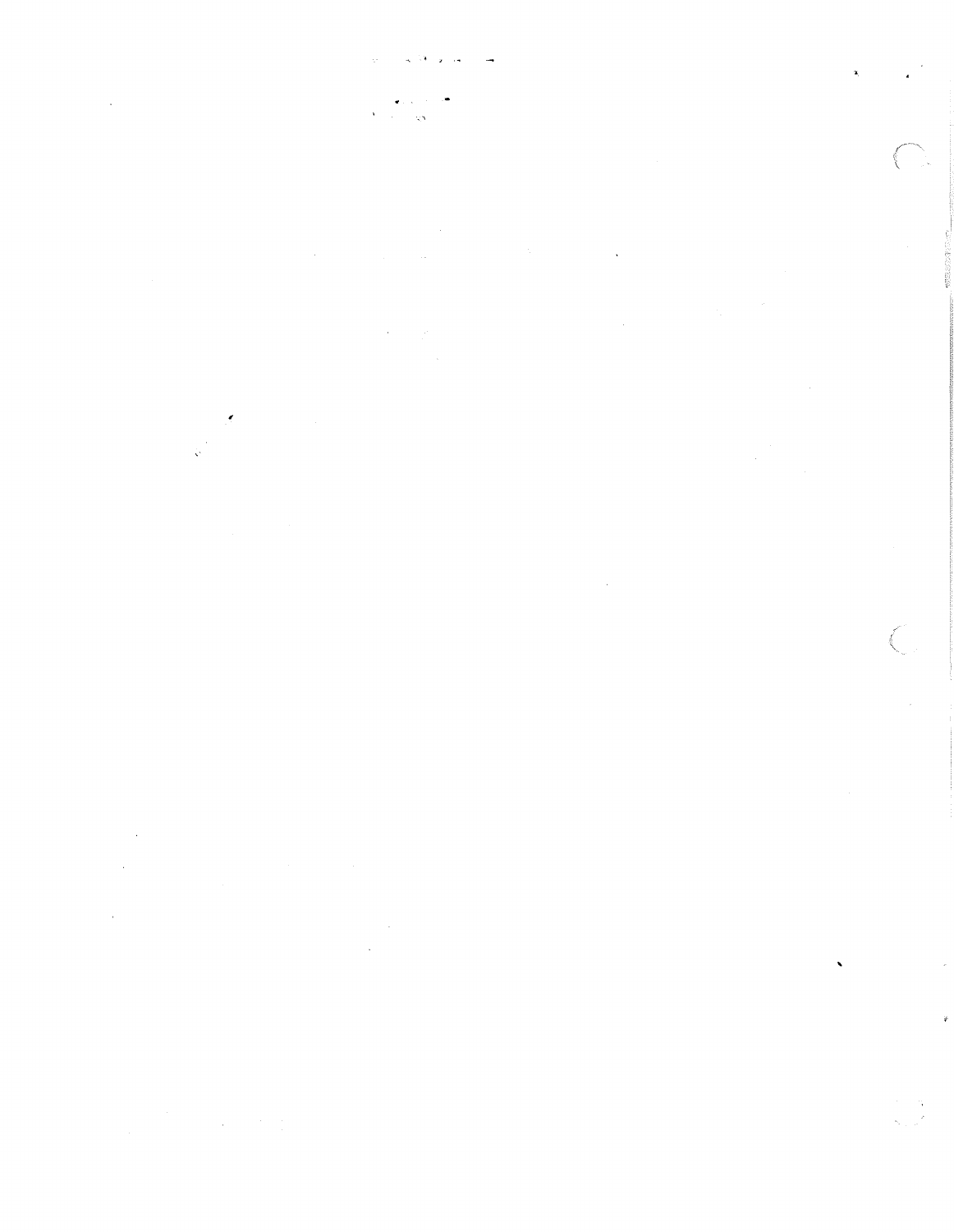## **MINORITY CHILD HERITAGE PROTECTION ACT 1983 SESSION LAWS, CHAPTER 278**

·R Fa

SEC. 16. [ADVISORYTASK FORCE]

@iii:

"The Commissioner of Public Welfare shall establish a foster care and adoption advisory task force to advise the commissioner on foster care and adoption policy regarding children of minority racial or minority ethnic heritage. Task force members shall serve on a voluntary basis. The task force shall expire on June 30, 1985."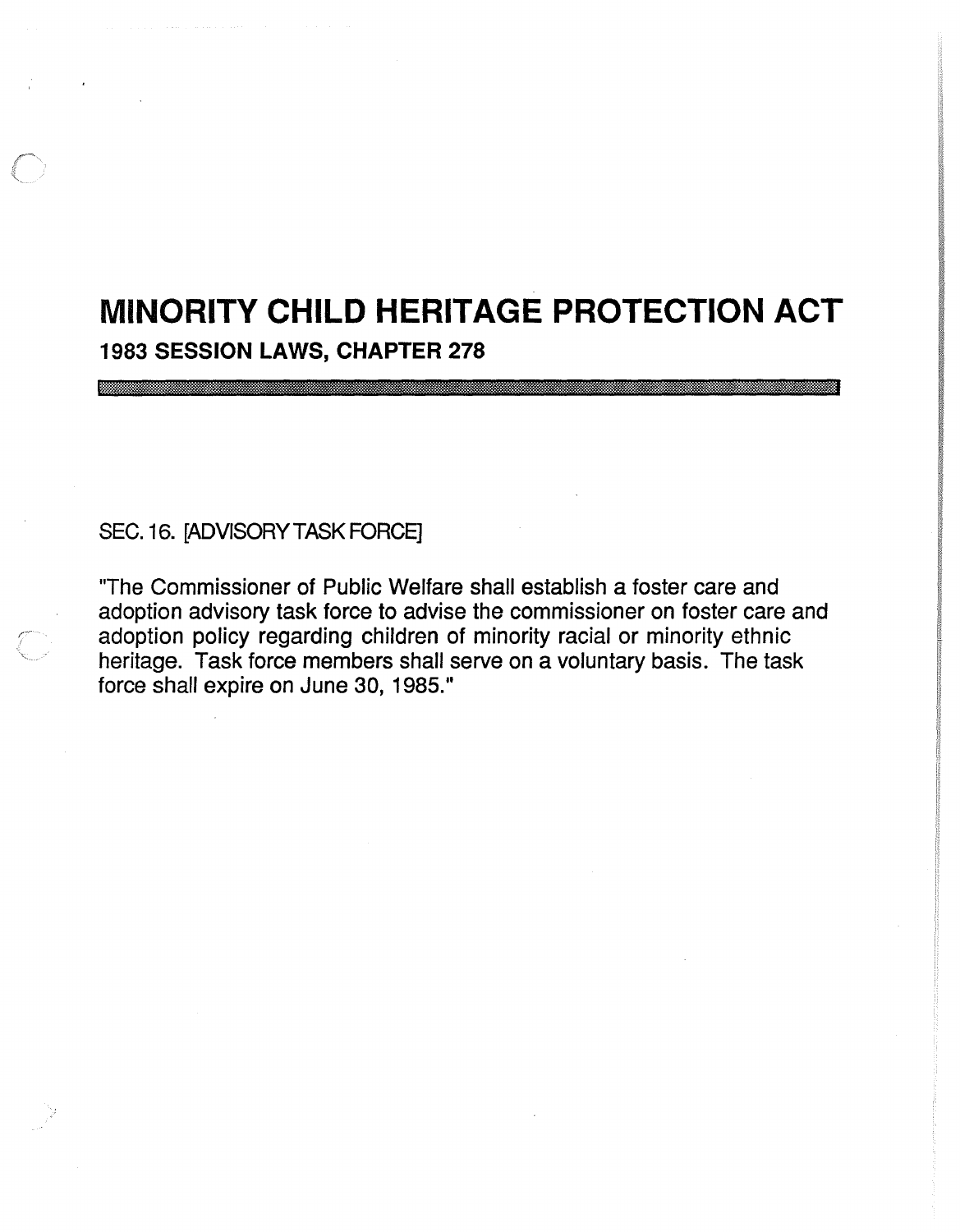$\label{eq:2} \frac{1}{\sqrt{2}}\sum_{i=1}^{n-1}\frac{1}{\sqrt{2}}\sum_{i=1}^{n-1}\frac{1}{\sqrt{2}}\sum_{i=1}^{n-1}\frac{1}{\sqrt{2}}\sum_{i=1}^{n-1}\frac{1}{\sqrt{2}}\sum_{i=1}^{n-1}\frac{1}{\sqrt{2}}\sum_{i=1}^{n-1}\frac{1}{\sqrt{2}}\sum_{i=1}^{n-1}\frac{1}{\sqrt{2}}\sum_{i=1}^{n-1}\frac{1}{\sqrt{2}}\sum_{i=1}^{n-1}\frac{1}{\sqrt{2}}\sum_{i=1}^{n-1}\frac{$ 

 $\mathcal{L}(\mathcal{L}(\mathcal{L}))$  and  $\mathcal{L}(\mathcal{L}(\mathcal{L}))$  . The contribution of the contribution of the contribution of the contribution of the contribution of the contribution of the contribution of the contribution of the contribut

 $\label{eq:2.1} \frac{1}{\sqrt{2\pi}}\sum_{i=1}^n\frac{1}{\sqrt{2\pi}}\sum_{i=1}^n\frac{1}{\sqrt{2\pi}}\sum_{i=1}^n\frac{1}{\sqrt{2\pi}}\sum_{i=1}^n\frac{1}{\sqrt{2\pi}}\sum_{i=1}^n\frac{1}{\sqrt{2\pi}}\sum_{i=1}^n\frac{1}{\sqrt{2\pi}}\sum_{i=1}^n\frac{1}{\sqrt{2\pi}}\sum_{i=1}^n\frac{1}{\sqrt{2\pi}}\sum_{i=1}^n\frac{1}{\sqrt{2\pi}}\sum_{i=1}^n\$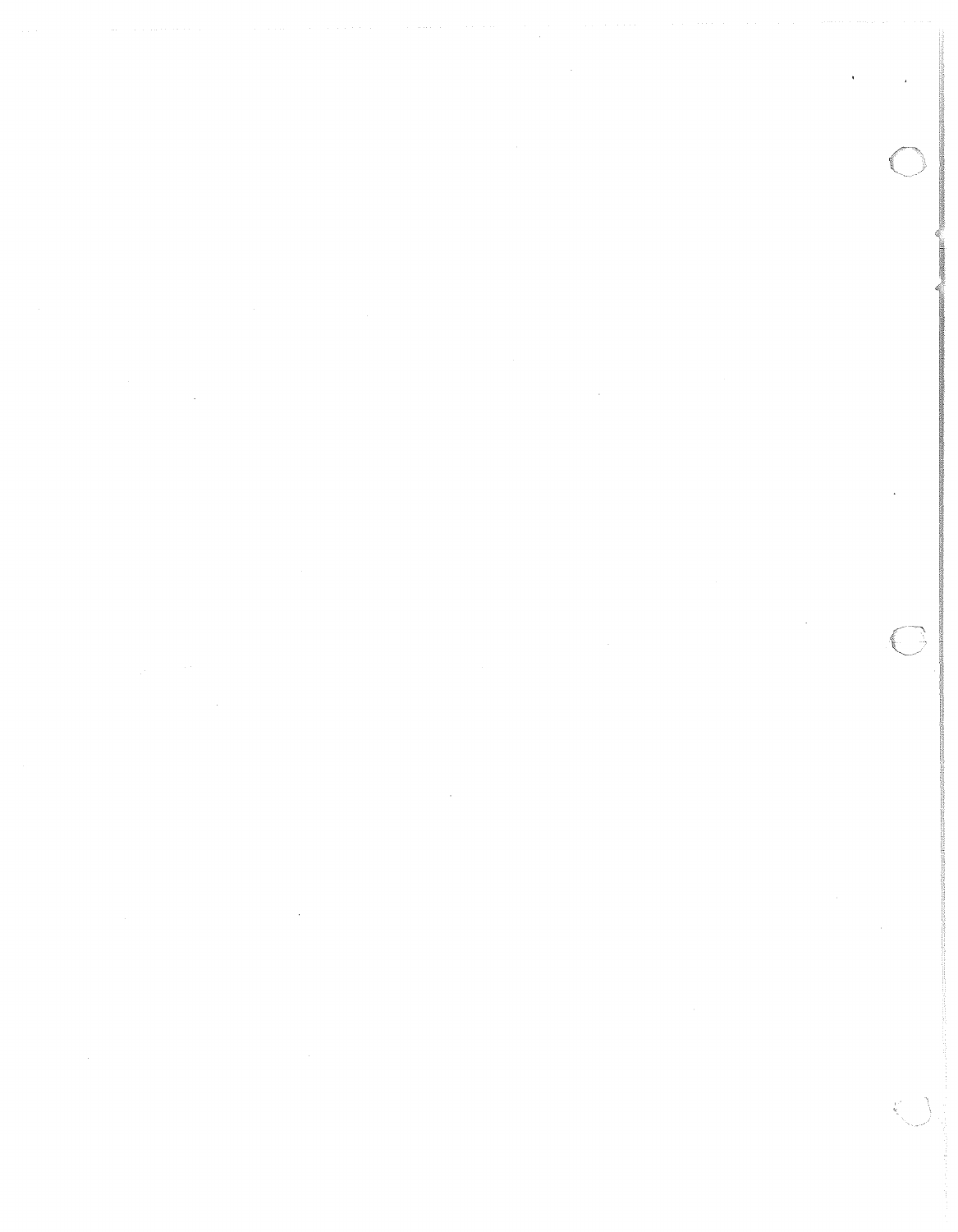## **ADVISORY REPORT ON FOSTER CARE AND ADOPTION**

.. .. '..:.

A report to the Commissioner of Human Services submitted by the Minority Advisory Task Force on Foster Care and Adoption as mandated by the Minority Child Heritage Protection Act, 1983 Session Laws, Chapter 278, section 16.

> Prepared by: Paula Baker, Chairperson The Minority Advisory Task Force on Foster Care and Adoption

> > April, 1986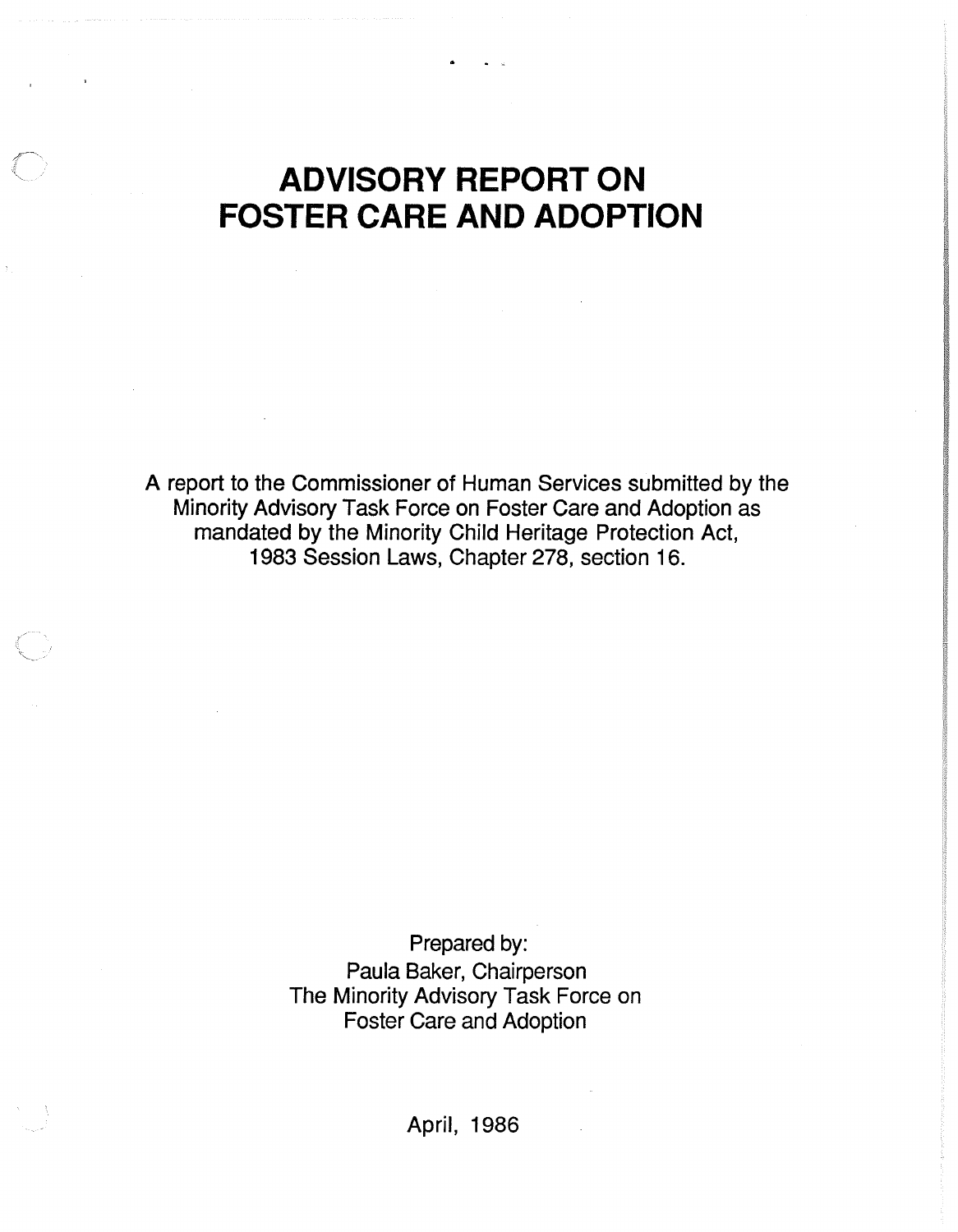$\label{eq:2.1} \mathcal{L}_{\mathcal{A}}(\mathcal{A}) = \mathcal{L}_{\mathcal{A}}(\mathcal{A}) = \mathcal{L}_{\mathcal{A}}(\mathcal{A}) = \mathcal{L}_{\mathcal{A}}(\mathcal{A})$ 

 $\label{eq:2.1} \frac{1}{\sqrt{2}}\int_{\mathbb{R}^3}\frac{1}{\sqrt{2}}\left(\frac{1}{\sqrt{2}}\right)^2\frac{1}{\sqrt{2}}\left(\frac{1}{\sqrt{2}}\right)^2\frac{1}{\sqrt{2}}\left(\frac{1}{\sqrt{2}}\right)^2\frac{1}{\sqrt{2}}\left(\frac{1}{\sqrt{2}}\right)^2.$ 

 $\label{eq:2.1} \frac{1}{\sqrt{2\pi}}\int_{\mathbb{R}^3}\frac{1}{\sqrt{2\pi}}\left(\frac{1}{\sqrt{2\pi}}\right)^2\frac{1}{\sqrt{2\pi}}\int_{\mathbb{R}^3}\frac{1}{\sqrt{2\pi}}\left(\frac{1}{\sqrt{2\pi}}\right)^2\frac{1}{\sqrt{2\pi}}\frac{1}{\sqrt{2\pi}}\int_{\mathbb{R}^3}\frac{1}{\sqrt{2\pi}}\frac{1}{\sqrt{2\pi}}\frac{1}{\sqrt{2\pi}}\frac{1}{\sqrt{2\pi}}\frac{1}{\sqrt{2\pi}}\frac{1}{\sqrt{2\$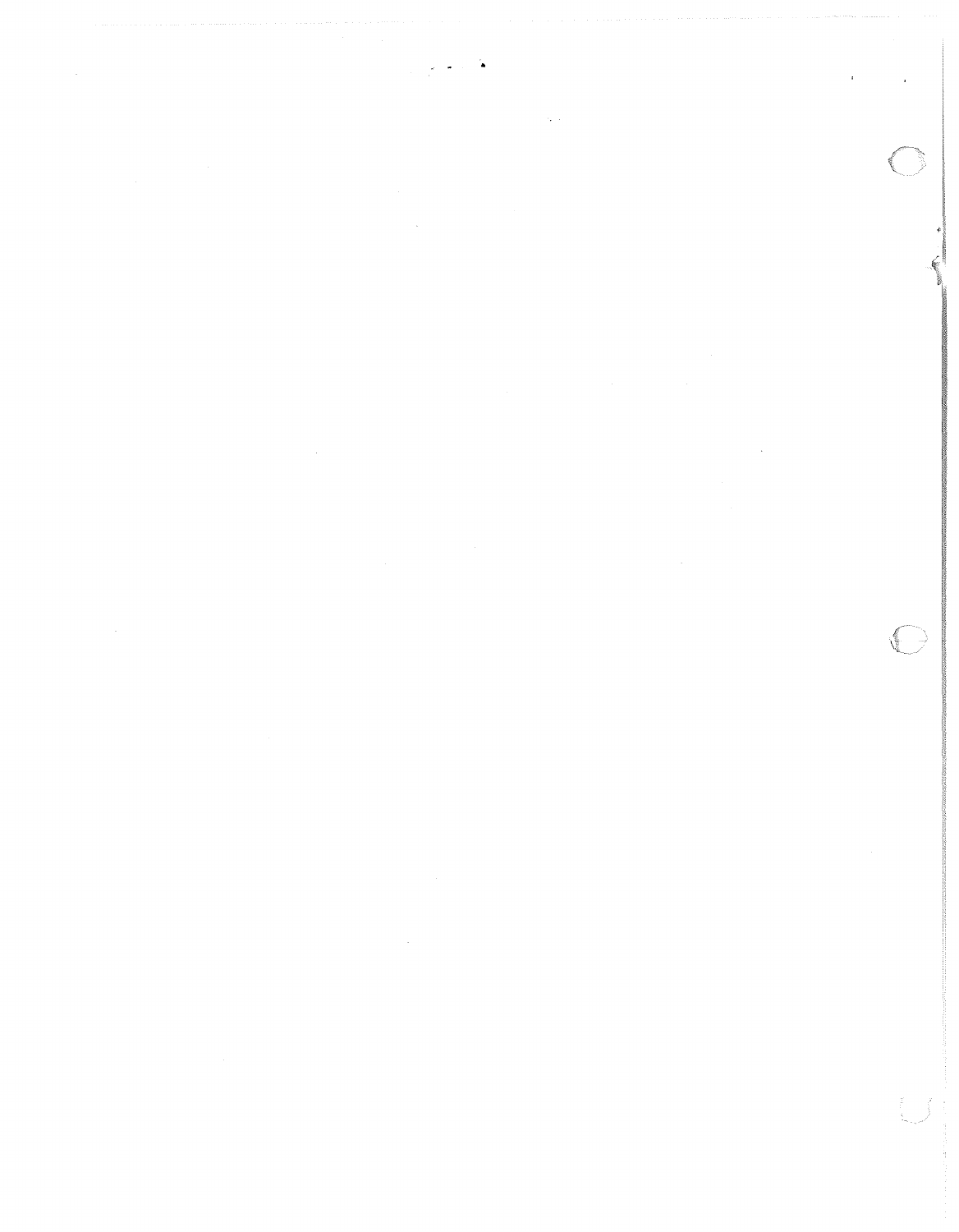## "IN OVERCOMING RACISM AND ITS DEBILITATING EFFECTS, WE MAY, AT THE SAME TIME, BE ACHIEVING A BETTER AND MORE HEALTHY SOCIETY."

|<br>|-<br>|-<br>|-<br>|-<br>|-

Thurgood Marshall Justice, United States Supreme Court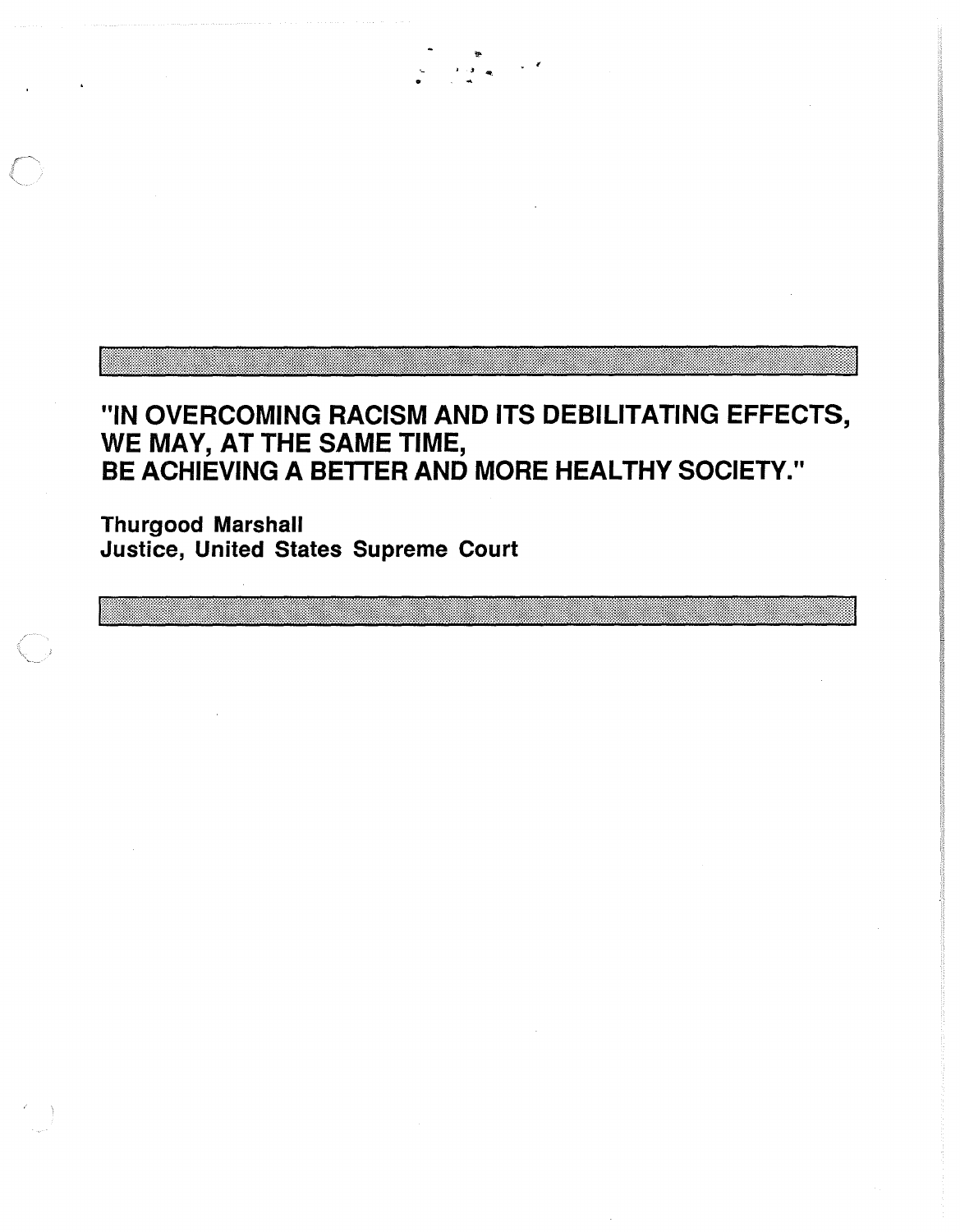

 $\label{eq:2.1} \frac{1}{\sqrt{2\pi}}\frac{d\mu}{d\mu} \frac{d\mu}{d\mu} = \frac{1}{\sqrt{2\pi}}\frac{d\mu}{d\mu} \frac{d\mu}{d\mu} = \frac{1}{\sqrt{2\pi}}\frac{d\mu}{d\mu} \frac{d\mu}{d\mu} = \frac{1}{\sqrt{2\pi}}\frac{d\mu}{d\mu} \frac{d\mu}{d\mu} = \frac{1}{\sqrt{2\pi}}\frac{d\mu}{d\mu} \frac{d\mu}{d\mu} = \frac{1}{\sqrt{2\pi}}\frac{d\mu}{d\mu} \frac{d\mu}{d\mu} = \$ 

 $\label{eq:2.1} \mathcal{L}(\mathcal{L}^{\text{max}}_{\mathcal{L}}(\mathcal{L}^{\text{max}}_{\mathcal{L}})) \leq \mathcal{L}(\mathcal{L}^{\text{max}}_{\mathcal{L}}(\mathcal{L}^{\text{max}}_{\mathcal{L}}))$ 

 $\hat{\mathcal{A}}$ 

 $\label{eq:2.1} \frac{1}{\sqrt{2}}\left(\frac{1}{\sqrt{2}}\right)^{2} \left(\frac{1}{\sqrt{2}}\right)^{2} \left(\frac{1}{\sqrt{2}}\right)^{2} \left(\frac{1}{\sqrt{2}}\right)^{2} \left(\frac{1}{\sqrt{2}}\right)^{2} \left(\frac{1}{\sqrt{2}}\right)^{2} \left(\frac{1}{\sqrt{2}}\right)^{2} \left(\frac{1}{\sqrt{2}}\right)^{2} \left(\frac{1}{\sqrt{2}}\right)^{2} \left(\frac{1}{\sqrt{2}}\right)^{2} \left(\frac{1}{\sqrt{2}}\right)^{2} \left(\$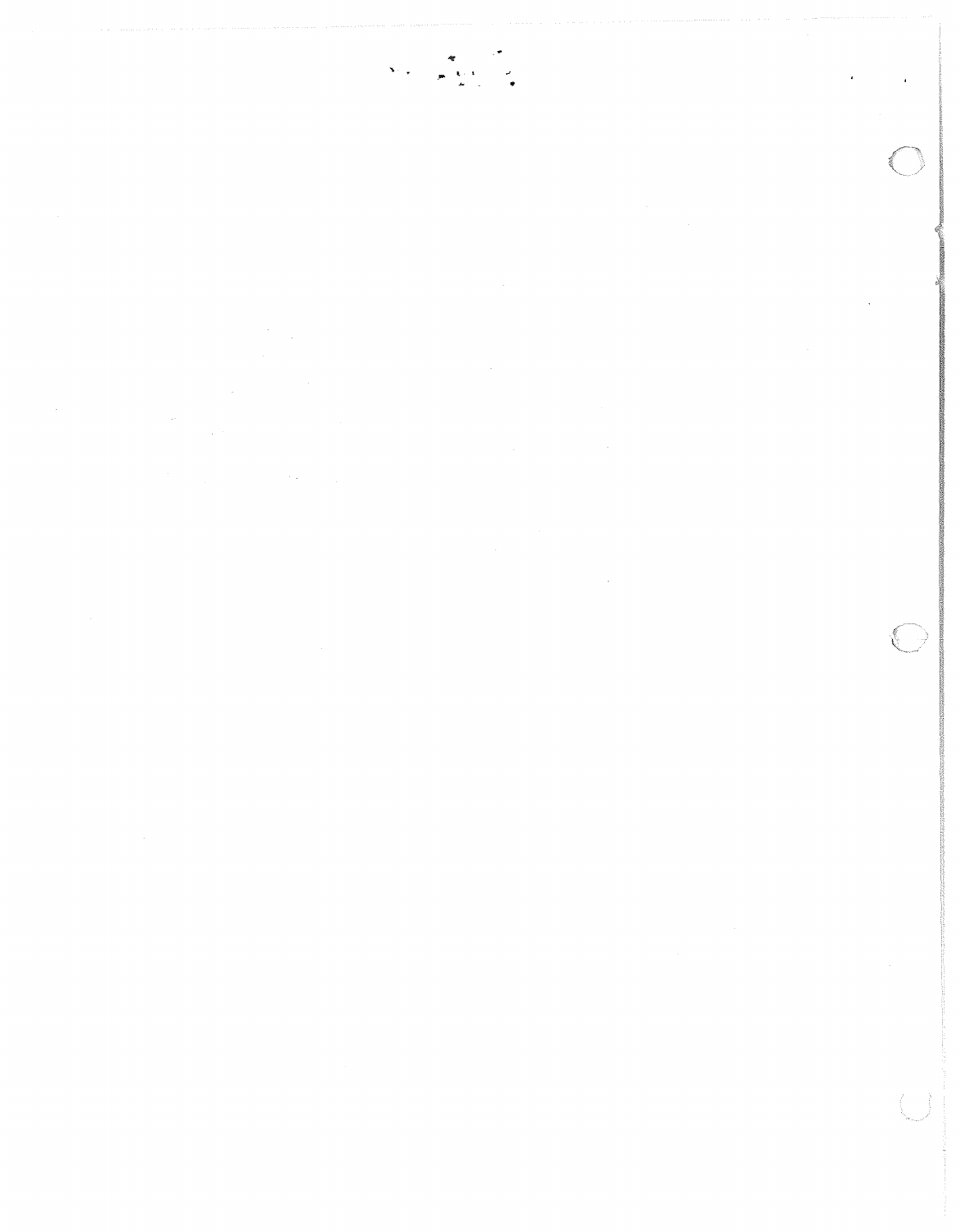### Table of Contents

| Page |
|------|
|      |
|      |
|      |
|      |
|      |
|      |
|      |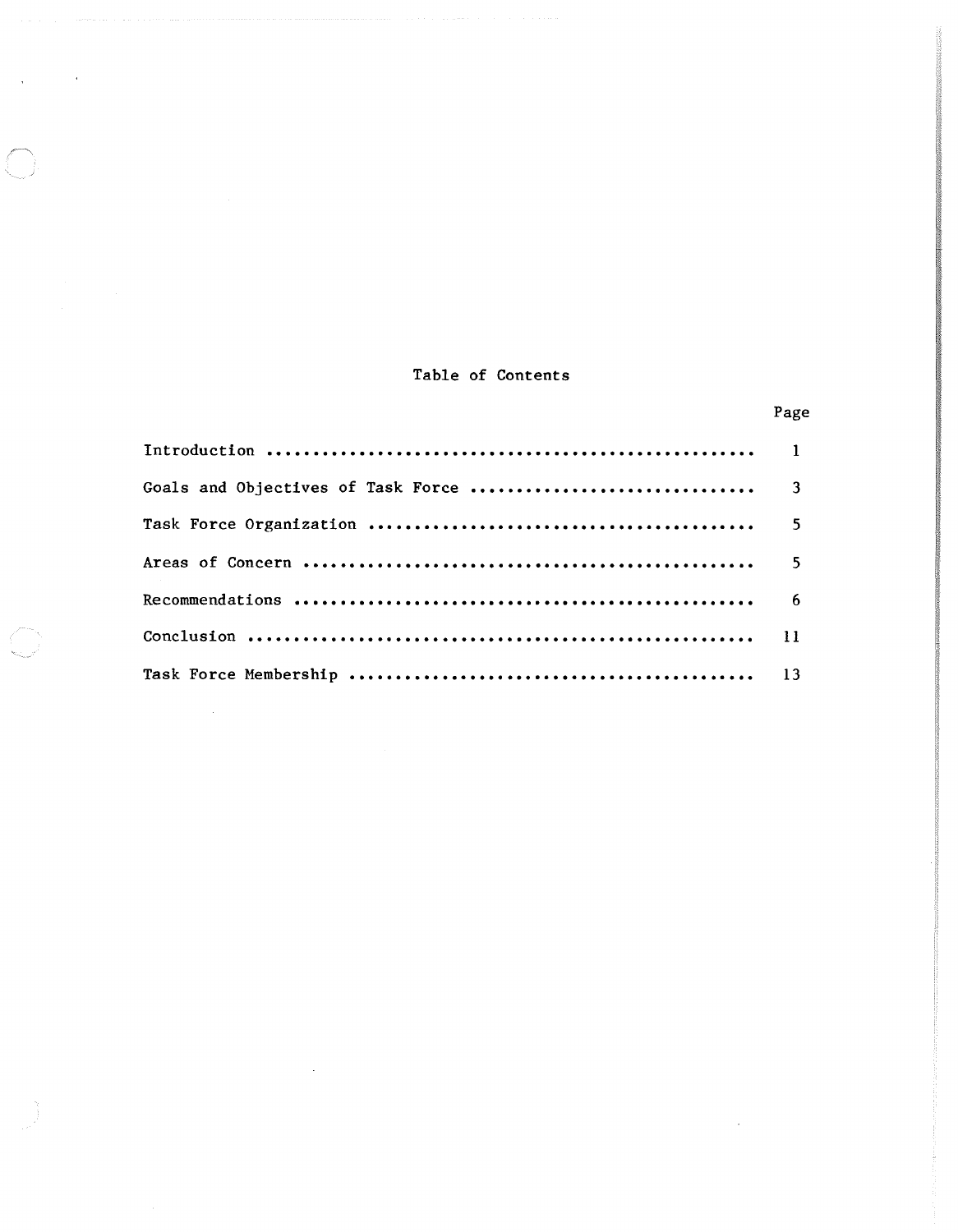$\label{eq:2.1} \frac{1}{\sqrt{2}}\int_{\mathbb{R}^3}\frac{1}{\sqrt{2}}\left(\frac{1}{\sqrt{2}}\right)^2\frac{1}{\sqrt{2}}\left(\frac{1}{\sqrt{2}}\right)^2\frac{1}{\sqrt{2}}\left(\frac{1}{\sqrt{2}}\right)^2\frac{1}{\sqrt{2}}\left(\frac{1}{\sqrt{2}}\right)^2.$ 

 $\mathcal{A}^{\text{max}}_{\text{max}}$  and  $\mathcal{A}^{\text{max}}_{\text{max}}$ 

 $\label{eq:2.1} \mathcal{L}(\mathcal{L}^{\text{max}}_{\mathcal{L}}(\mathcal{L}^{\text{max}}_{\mathcal{L}}),\mathcal{L}^{\text{max}}_{\mathcal{L}}(\mathcal{L}^{\text{max}}_{\mathcal{L}}))$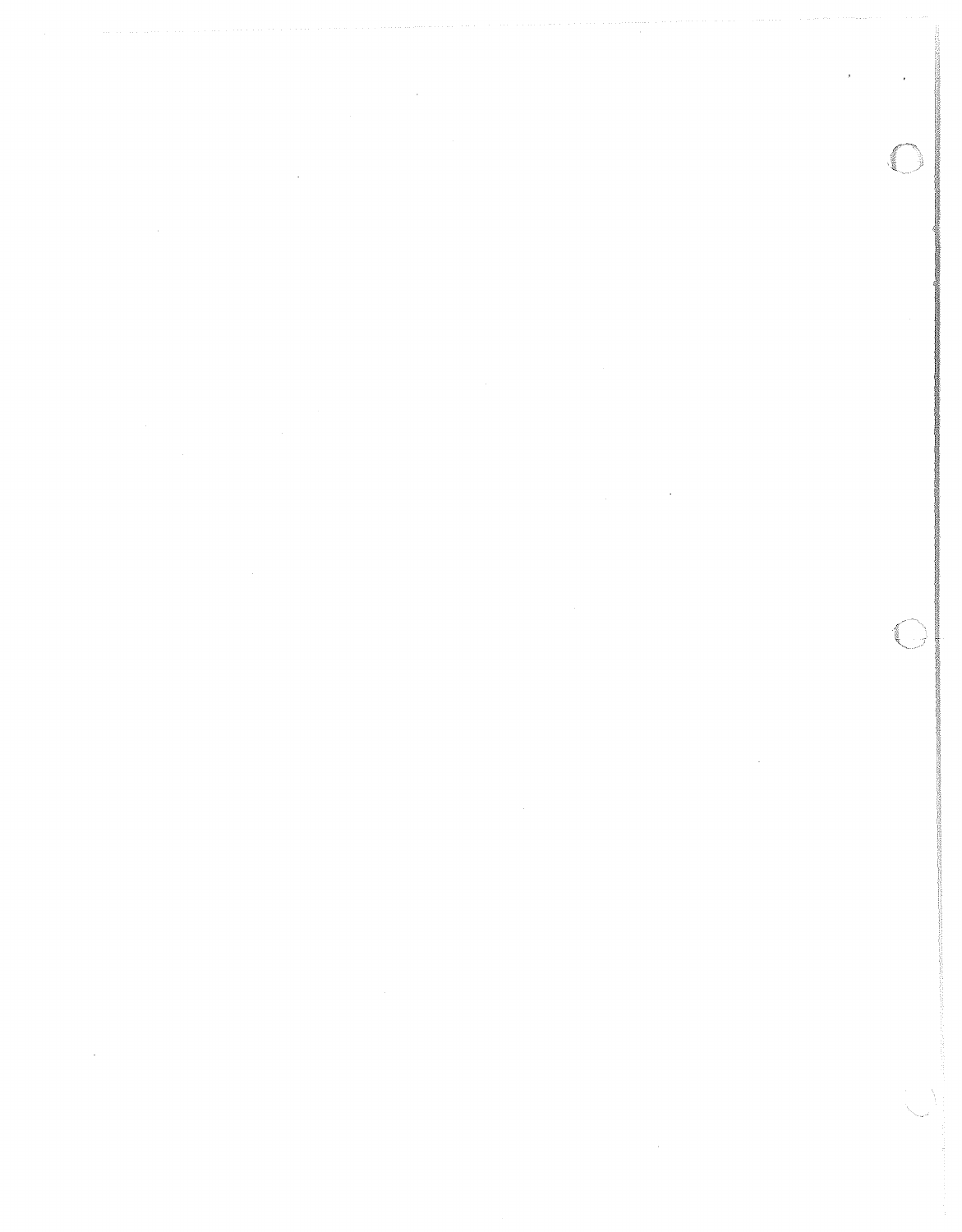#### INTRODUCTION

#### History of The Minority Child Heritage Protection Act, 1983 Session Laws, Chapter 278

The <sup>1983</sup> Minnesota State Legislature became the first legislative body in the country to adopt specific statutory language that clarified traditional adoption and foster care policy regarding the placement of minority children, by providing that "it was in the best interest of all minority children" to protect their minority racial or minority ethnic heritage, where "good cause to the contrary" could not be shown.

The Minority Child Heritage Protection Act of 1983, modeled after the 1978 Federal Indian Child Welfare Act, establishes an order of placement preference to be followed by all child placement agencies in the State of Minnesota when minority children are placed in foster care or for adoption. The order of placement preference provides that a child will be placed for adoption or in foster care with:

- (a) <sup>a</sup> relative of the child, or, if that would be detrimental to the child, or a relative is not available;
- (b) a family with the same racial or ethnic heritage as the child, or if that is not possible;
- (c) a family of different racial or ethnic heritage from the child that is knowledgeable and appreciative<sup>t</sup> of the child's racial or ethnic background.

The Department of Human Services was charged with the responsibility of promulgating rules to implement the Act. The role of the court in judicial proceedings related to the disposition of children under state guardianship, and compliance with the order of placement preference was set out in the statute.

#### Legislative History and Legislative Intent of the Act

Senator Linda Berglin (D.-Mpls.), author of the Act, and Representative Randy Staten (D.-Mpls.), chief sponsor of the Act in the House, became involved in this issue as a result of their membership on the State of Minnesota's Council on Black Minnesotans.

<sup>1</sup> "knowledgeable and appreciative" - DPW Instructional Bulletin *1/83-61*

<sup>2</sup> Council on Black Minnesotans, herein referred to as the "CBM."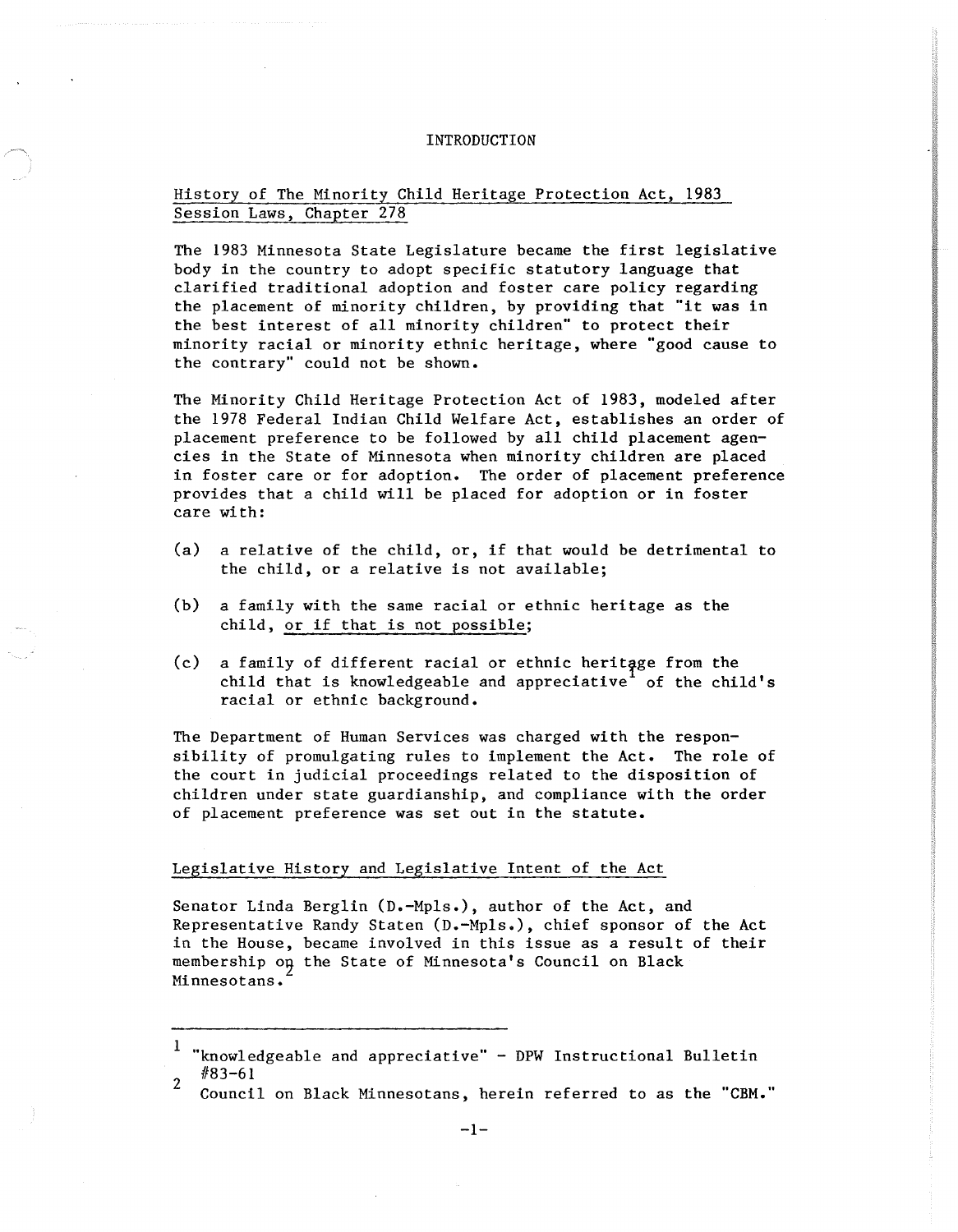In 1981, the CBM's Black Women's Legislative Issues Task Force urged the Council to work for passage of a "Black Child Welfare Act," which would make the preservation of minority ethnic and racial identification a factor by giving a priority consideration in all decisions regarding the out-of-home placement of Black children in Minnesota.

As a result, the Council on Black Minnesotans held a public hearing on Black adoption and foster care placement in January. 1982. A wide range of individuals presented testimony at the hearing presided over by Senator Berglin and Representative Staten as well as other CBM members. Individuals testifying included Black and white social workers, the head of DHS's Adoption Unit. Black adoptive parents, white adoptive parents of minority children, foster parents, and a noted Black sociologist who had done extensive research on transracial adoption and the social psychological problems of Black children who were denied knowledge, experience, and acceptance of their race and ethnic heritage. An overwhelming majority of the testimonial evidence presented at the hearing confirmed the importance of racial and ethnic identity and need for public policy to preserve the identity of minority children in adoption and foster care placement in Minnesota. Most individuals, familiar with the issue from a professional standpoint, urged that strong measures be implemented to recruit minority families to provide permanent adoptive and foster care homes for minority children in Minnesota.

The CBM's 1982 report on Adoption and Foster Care Placement of Black Children in Minnesota followed the hearing and provided an important legal, historical, and sociological foundation from which major provisions of the Minority Child Heritage Protection Act were drafted.<sup>"</sup> The Report identified problems with inadequate data collection and recordkeeping procedures regarding the placement of minority children and when documented, the statistics on transracial adoptions in Minnesota were alarming.

#### 1981 Hennepin County Legal Case and Legislative Intent

Finally, in order to clearly understand the legislative intent behind this Act, it is important to be aware of a 1981 Hennepin County legal battle which publicized the degree to which race and ethnic heritage could be ignored without consideration being given to the possible long-term, social and psychological implications for minority children placed for adoption or in foster care.

<sup>3&</sup>amp;4 Testimony presented at CMB Public Hearing on Black Adoption and Foster Care, January, 1982. See: 1982 CBM Report on the Adoption and Foster Care Placement of Black Children in ' Minnesota.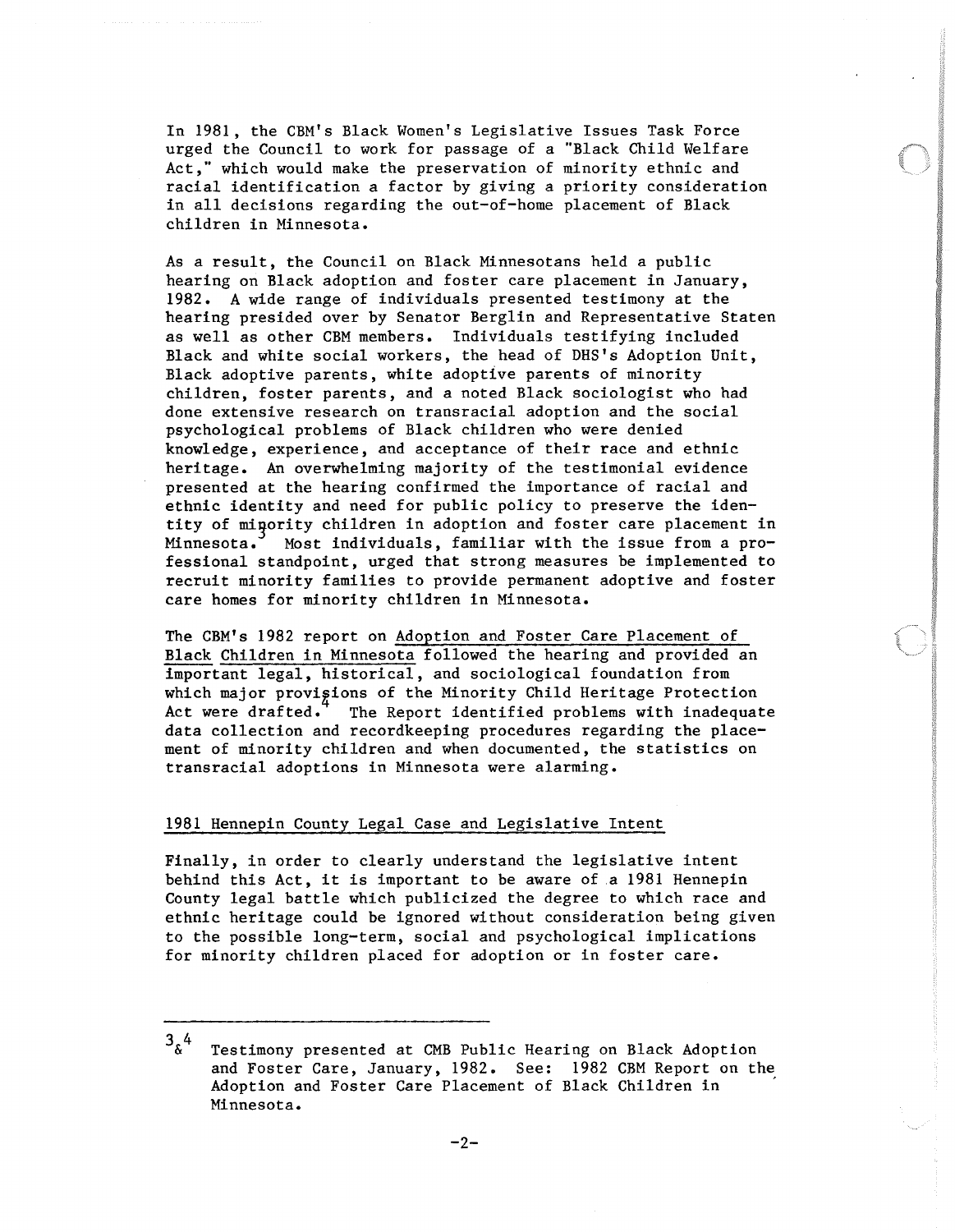Briefly, the facts are these: A Hennepin County administrative ruling, which found that it would be in the "best interest of <sup>a</sup> Black infant to be placed for adoption in the home of a Hennepin County Black social worker, as opposed to being adopted by the infant's white foster family" (who had not expressed the first interest in adopting the child)  $-$  was overturned by a Hennepin County District Court Judge's decision, which ruled that "infant bonding" was more important than race as a factor to be considered in the adoption of minority children.

The Minnesota Minority Child Heritage Protection Act is intended to prevent such decisions from being decided on the basis of the bonding issue alone, without equal consideration being given to race and ethnic identity as factors important to the healthy emotional development of children. The Act clearly provided that Minnesota public policy considers it "in the best interest" of minority children to have their race and ethnic heritage preserved, insofar as possible, by applying the order of placement preference guidelines. If the guidelines are applied at the time of initial placement and the child is placed in a like-race foster home, the child's need for cultural identity will be met. If the child should then become legally free for adoption, the foster family who shares the same racial or ethnic background may be considered as an adoptive resource of the agency.

In addition, the recruitment provisions of the law seek to assure that authorized licensed child placing agencies in Minnesota no longer operate under the assumption that minorities will not, or cannot, adopt and be foster parents. The law requires active recruitment of minority families as opposed to the traditional practice of little or no recruitment of minority families by placement agencies. The recruitment aspects of the law, if successfully implemented, could increase the pool of available families for the many waiting minority children.

#### GOALS AND OBJECTIVES

#### Goals of the Minority Advisory Task Force on Foster Care and Adoption

The broad goal of the Task Force on Minority Foster Care and Adoption was: "To advise the Commissioner of Public Welfare on foster care and adoption policy regarding children of minority racial or minority ethnic heritage." Sec. 16, Chapter 278.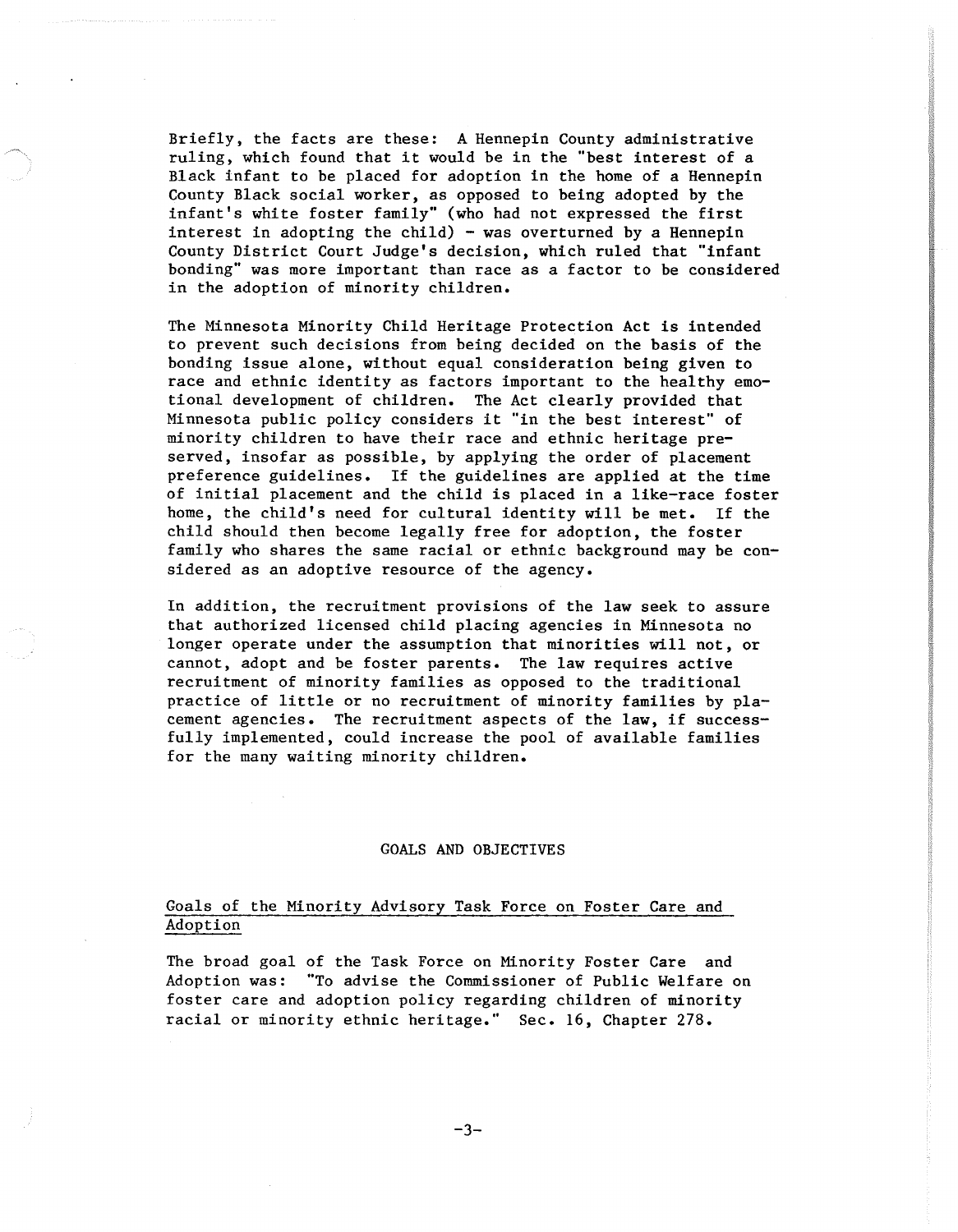#### Major Task Force Objectives

- 1. To identify needed policy changes by monitoring the implementation of Chapter 278 and identifying issues arising from implementing the Act and its provisions on recordkeeping, licensing, and adoption and foster care rule changes.
- 2. To address other policy issues related to foster care and adoption and the implementation of Chapter 278.
	- a. Adoption Assistance and Child Welfare Act, Public Law 96-272.
	- b. Federal Indian Child Welfare Act, Public Law 95-608.
	- c. Minnesota Indian Family Preservation Act (proposed).<sup>5</sup>
- 3. To interface with public and licensed human service agencies involved in activities specifically related to the Act or overcoming common barriers to minority adoption and foster care addressed by the Act. Interfacing activities participated in by various task force members were:
	- a. Hennepin County Review Board Project, 1984.
	- b. Ongoing work with the internal Department of Human Services (DRS) organization.
	- c. The Governor's Council on Youth, Workshop; "Learning and Appreciating Our Differences... Working with children of color," May, 1984.
	- d. Region V Adoption Advocacy meeting, June, 1983.
	- e. Georgia Curriculum training session, Council on Black Minnesotans, Minneapolis Family Services, November, 1983.
	- f. Region V Black Preplacement Prevention Conference, March, 1984.
	- g. Recruitment Subcommittee presentation to the National Black Child Development Institute - Chicago, Ill, October, 1984.
	- h. Response to numerous inquiries from throughout the country on implementation of the Act in Minnesota.

<sup>5</sup> Became law: <sup>1985</sup> Session Laws, Chapter Ill.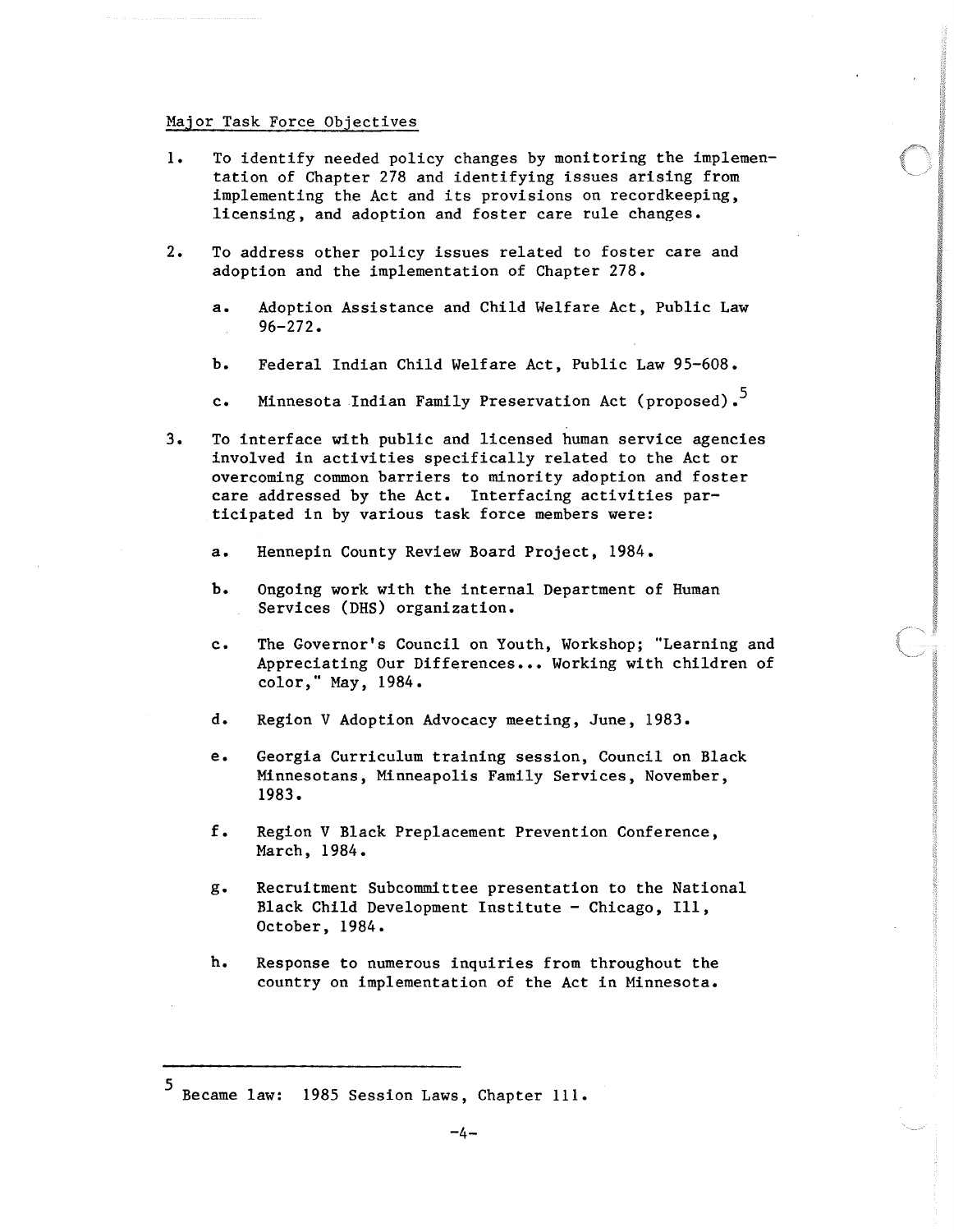#### TASK FORCE ORGANIZATION

Legislative members: Senator Linda Berglin (D.-Mpls.) and Representative Randy Staten (D.-Mpls.) represented the Legislature.

Co-Chairpersons: Paula Baker, Don Robertson and Sam Hernandez were elected to serve as co-chairpersons as representative of the Black, Indian and Hispanic communities.

Secretary: Rose Marsh, preceded by Allene Burnette served as secretary to the Full Committee.

- Full Committee: Representatives from interested minority community agencies, foster parent groups, adoptive parents, educators and social workers from public and licensed placement agencies made up the Full Committee.
- Members-at-Large: Representatives from interested community agencies, foster and adoptive parent groups made up the Membersat-Large.

#### Committee Process and Establishment of Subcommittees

While all members could attend regularly held meetings of the Task Force, only members of the Full Committee could introduce issues into discussion during meetings of the Task Force. Issues of Members-at-Large were presented by the Full Committee members who represented their special interest.

All Full Committee members and Members-at-Large were invited to participate in the work of four subcommittees: Recruitment, Assessment and Training, Monitoring and Licensing Standards and Support Services. Most of the work done in subcommittees occurred in the spring, summer and fall of 1984. Subcommittee reports were compiled and final recommendations were synthesized by the work of the Executive Committee comprised of the Black and Hispanic cochairs, the secretary and DHS foster care and adoption staff.

#### AREAS OF CONCERN

The following areas of concern were identified by the Task Force:

**1.** Recruitment of minority foster care and adoptive families.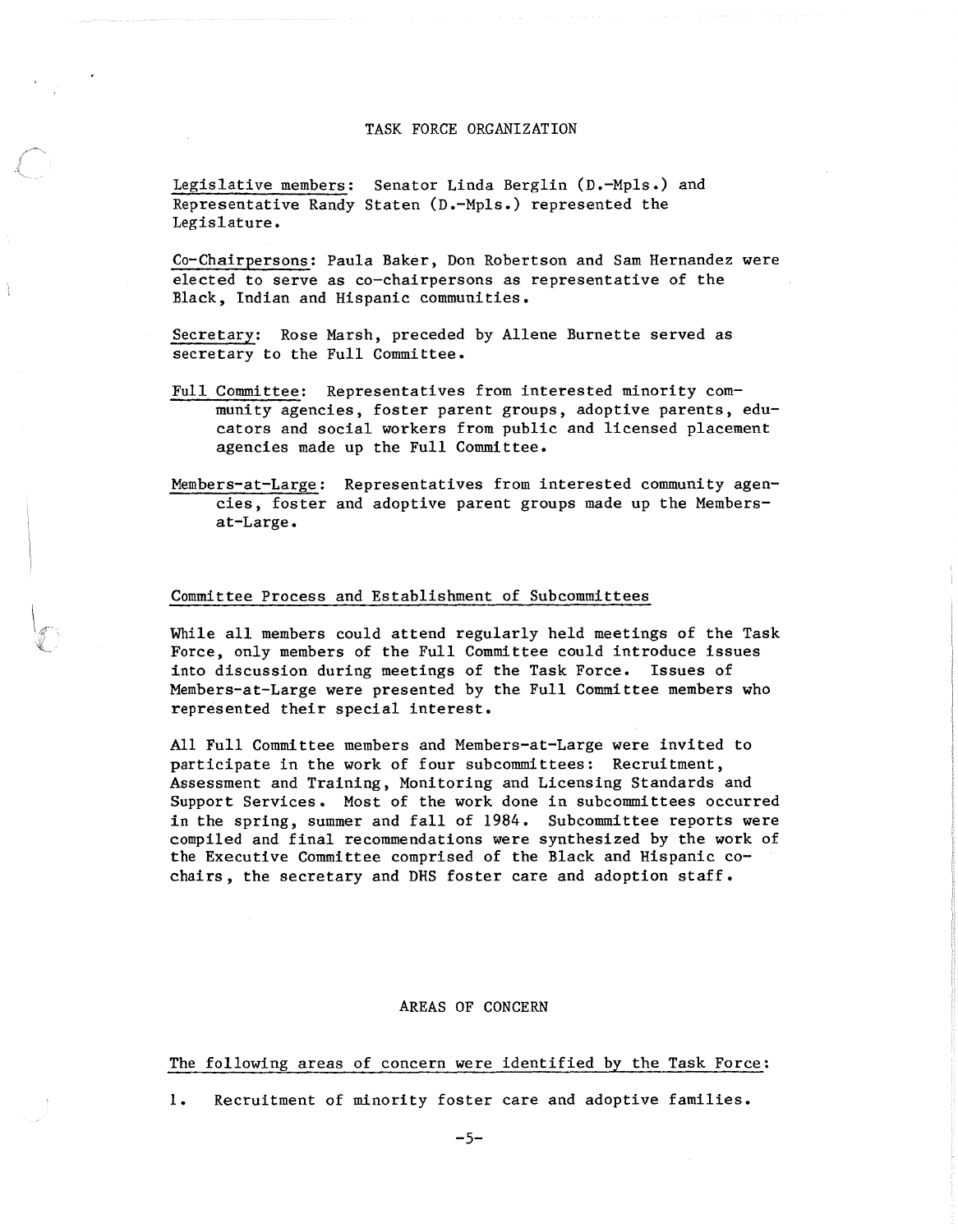- 2. Assessment and training of social services, foster care and adoption staff in licensed and public agencies.
- 3. Monitoring and licensing standards for child placement agencies.
- 4. Recordkeeping requirements for public and licensed child placement agencies and the Minnesota Department of Ruman Services.
- 5. Support services.
- 6. Permanency planning/prevention of out-of-home placement.
- 7. Minnesota Department of Ruman Services Administrative procedures.

#### RECOMMENDATIONS

In addressing each area of concern, the Task Force makes the following recommendations:

- 1. Recruitment
	- a. Establish outreach recruitment services in minority communities.
	- b. Develop a cooperative cost-effective recruitment campaign utilizing radio and television, in which a cluster of public and licensed agencies would participate.
	- c. Find ways to increase the number of minority recruitment staff in licensed child-placing agencies.
	- d. Require a minimum standard of training in the areas of cultural sensitivity for any agency staff working with recruitment of adoptive or foster families.
	- e. Establish a minority recruitment specialist as part of DRS's permanent professional staff. The minority recruitment specialist would develop tralning materials, conduct in-service workshops, and provide consultations to agencies seeking to recruit minority families.
	- f. Convene an annual statewide meeting of foster care and adoption recruiters. This meeting would provide an opportunity for training and sharing information. Workshops could be offered analyzing effective recruitment techniques.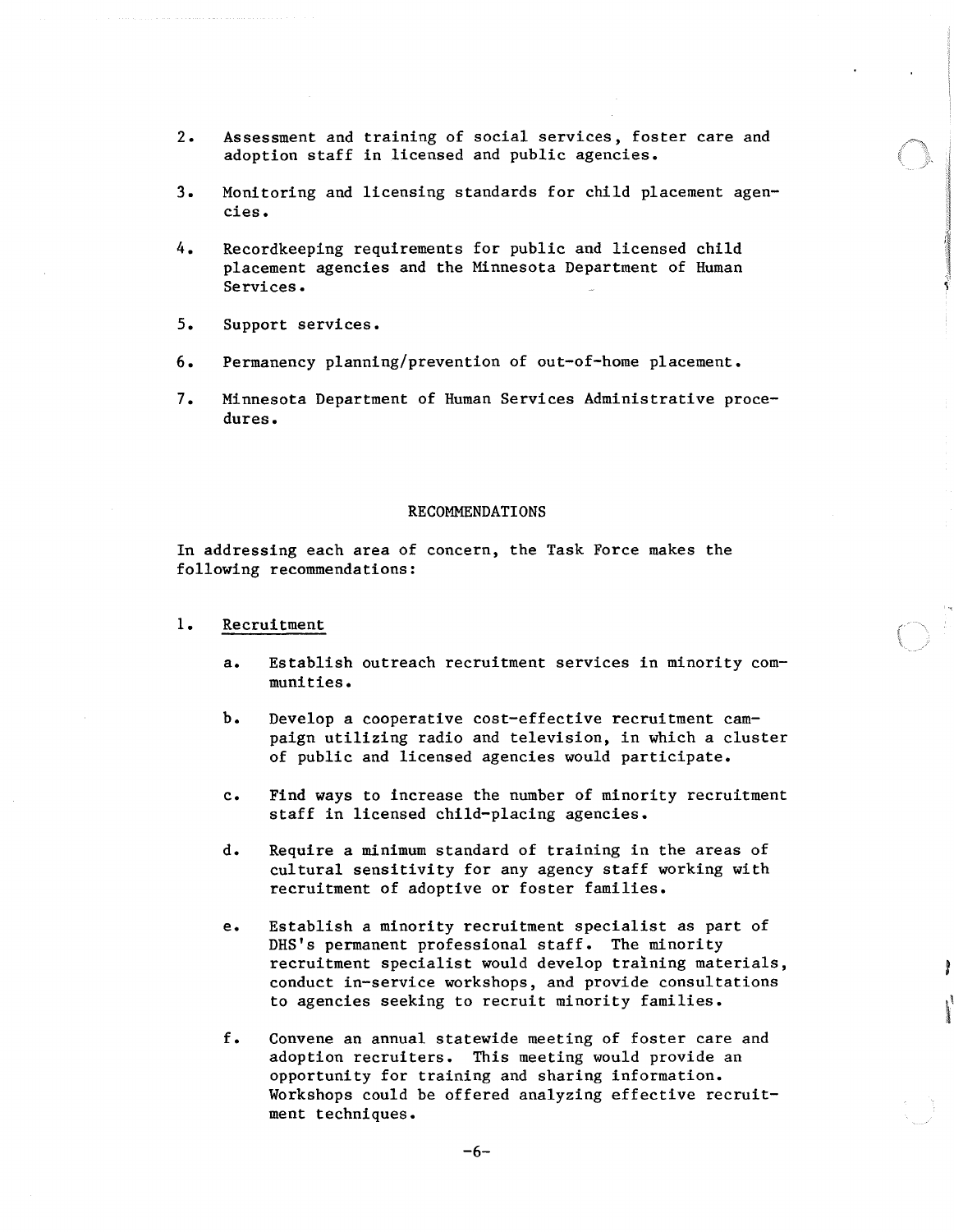#### 2. Assessment and Training

- a. Develop a tool for the assessment of prospective adoptive and foster families, especially those in the "knowledgeable and appreciative" category, that would:
	- (1) Be sensitive to racial issues;
	- (2) Assess creative problem solving skills; and
	- (3) Identify parenting skills.

Such a tool would be used along with group interviews (parents and children) and other preplacement activities as the assessment/evaluation package.

- b. Provide mandatory training for adoption workers, foster care workers, and administrators in each of the following areas:
	- (1) Chapter <sup>278</sup> and how to implement it;
	- (2) Value assessment and cultural implications; and
	- (3) Sensitivity training.
- c. Encourage each minority community to work with the Department of Human Services to define the term "knowledgeable and appreciative" and to develop criteria for assessing sensitivity and understanding of each minority culture.
- d. Develop training for parents and sibling children.
- e. Continue to recruit qualified minority staff at licensed and public agencies.
- f. Provide a standardized training curriculum for adoption and foster care workers who work with minority and special needs children. The "Georgia Curriculum," Craft and Child Welfare Training, are examples of available resources.

#### 3. Monitoring and Licensing Standards

a. DRS should amend and update rules relating to the licensing and monitoring of licensed child placing agencies.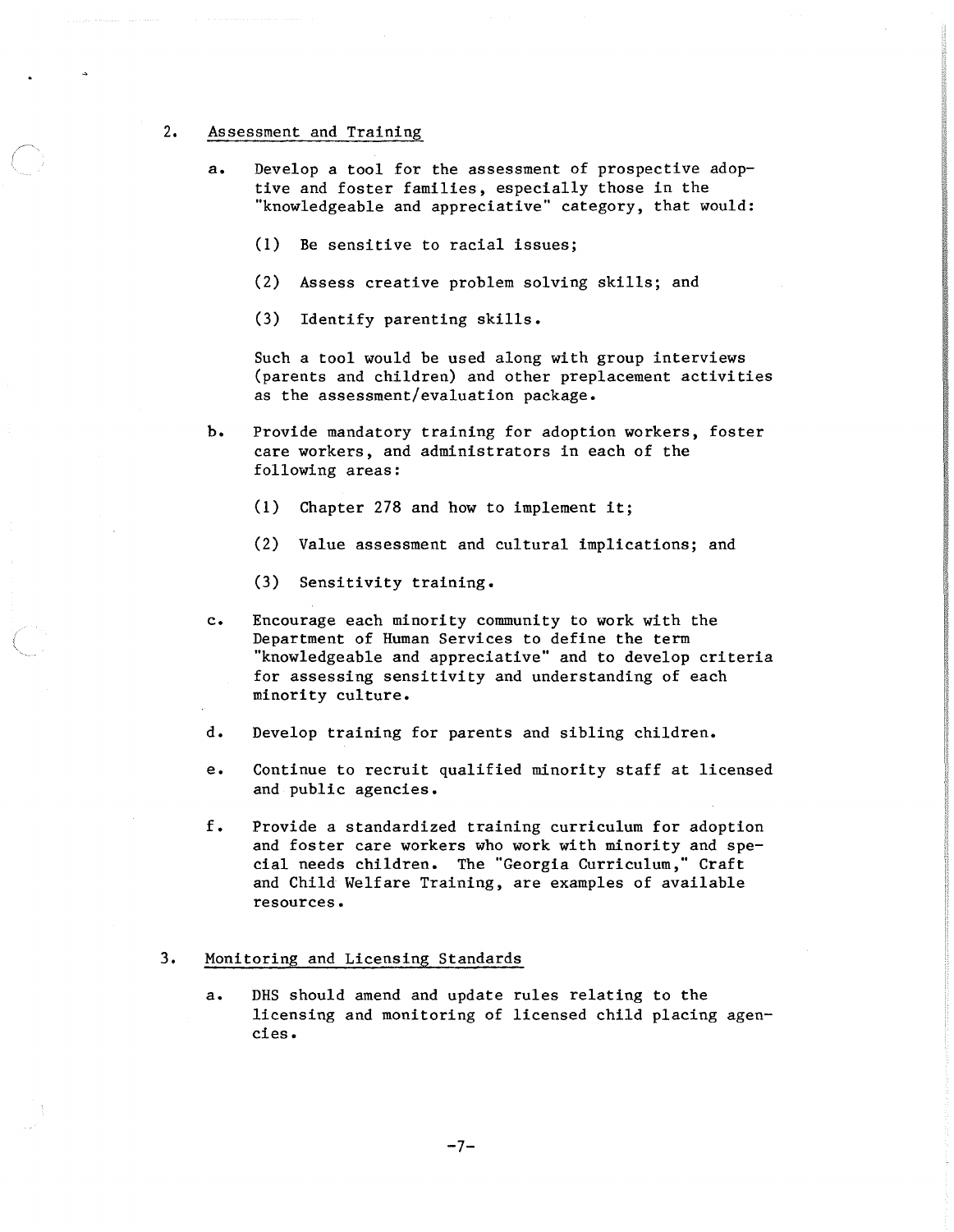Monitoring and Licensing standards for licensed child placement agencies should include:

- (1) A review of agency recordkeeping procedures to assure that adequate records on the race of children, birth parents, foster parents and adoptive parents are kept in compliance with Chapter 278.
- (2) An ability to demonstrate how licensed childplacement agencies intend to comply with the order of placement preference prescribed by Chapter 278 through the use of social service plans for minority children. The social service plan must include:
	- (a) A case plan for each child which is monitored and updated at each administrative review;
	- (b) A case plan which reflects plans for permanency, in preparation for 18-month dispositional hearing; and
	- (c) <sup>A</sup> case plan which contains all <sup>18</sup> requirements that are procedural safeguards required by Federal Law 96-272.
- (3) A requirement that agencies have a written plan for the recruitment and training of minority foster families and the recruitment of minority adoptive families. The plan should include strategy for the use of existing resources in minority communities, i.e., community centers and minority social service organizations. The plan should also address the use of minority outreach staff and the use of minority foster homes in placements after birth but before adoption.
- (4) Agency staffing goals and objectives for the employment of minority social workers in adoption and foster care.
- (5) Standardized training by public and licensed agencies for new adoption and foster care workers which includes a curriculum on cultural diversity and the needs of special needs children, i.e., the "Georgia Curriculum."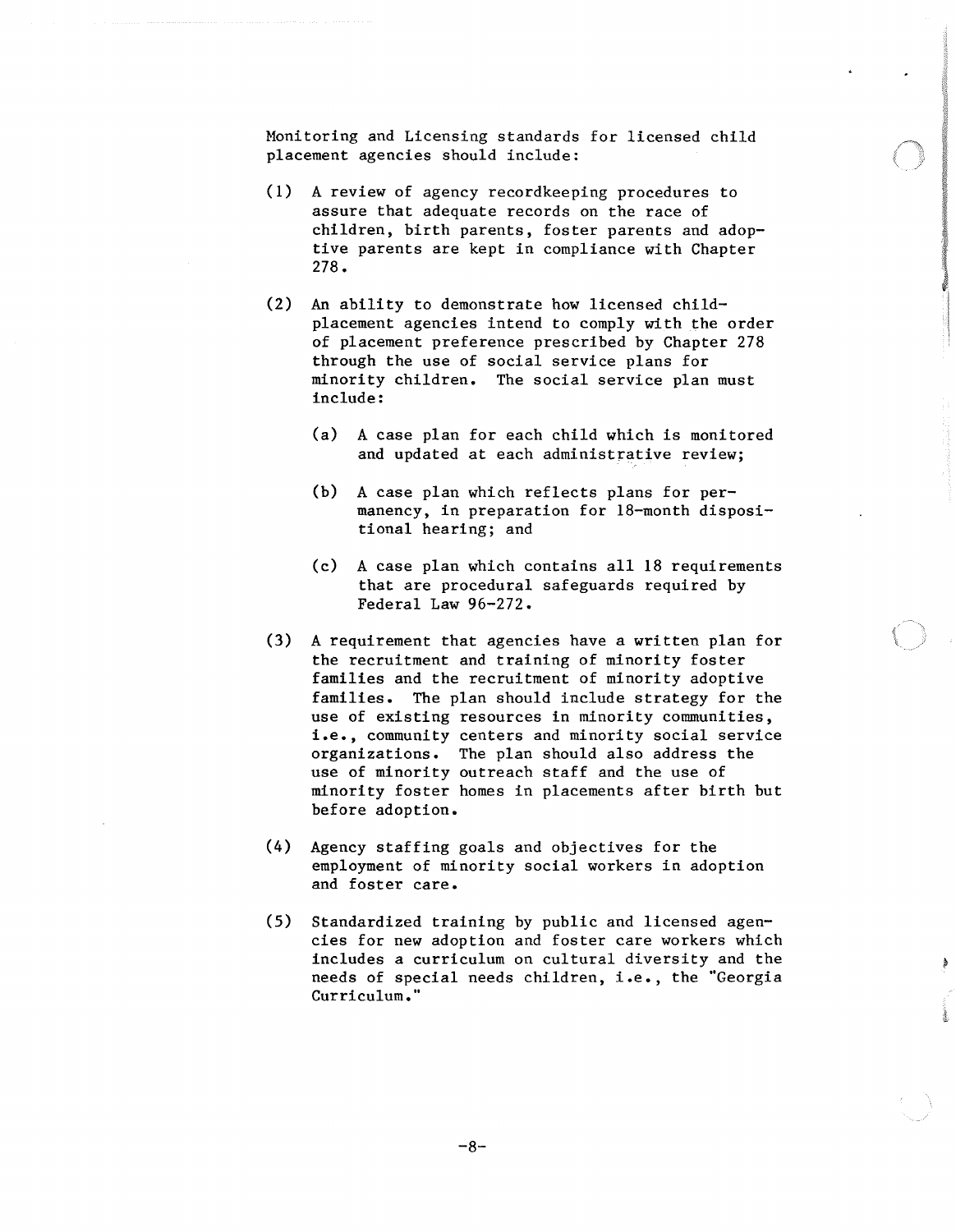- b. DHS Foster Care Licensing Rules should be amended and updated to reflect the intent of Chapter 278. For example:
	- (1) Require mandatory training for foster care home providers and treatment foster care home providers on the importance of the protection of cultural heritage within the meaning of Chapter 278 and the Indian Child Welfare Act, Public Law 95-608.
	- (2) Review, and where necessary, revise foster care rules to reflect increased sensitivity to cultural diversity and lifestyles. For example:
		- (a) Square feet requirements that reflect middle class bias can discriminate against minority foster care providers who have a history of living in densely occupied urban communities and under extended family living arrangements that should not be judged by "traditional" middle class standards of living space.
		- (b) Foster care licensing requirements can discriminate against single parent households and AFDC recipients and, in that way, can limit the minority homes available for foster care.
		- (c) Foster care licensing requirements can have inherent biases against single heads of households, singles, and public assistance recipients with the negative impact of limiting the pool of minority homes available to provide foster care for minority children.

#### 4. Recordkeeping Requirements

- a. Licensed Child Placement Agencies: Recordkeeping requirements have been discussed under Monitoring and Licensing Standards in the previous recommendation.
- b. State Department of Human Services should:
	- (1) Complete an annual foster care report.
	- (2) Analyze placement of minority children since passage of Chapter 278 in 1983.
	- (3) Include a breakdown of Asian and Hispanic children as part of the inventory of children in foster care.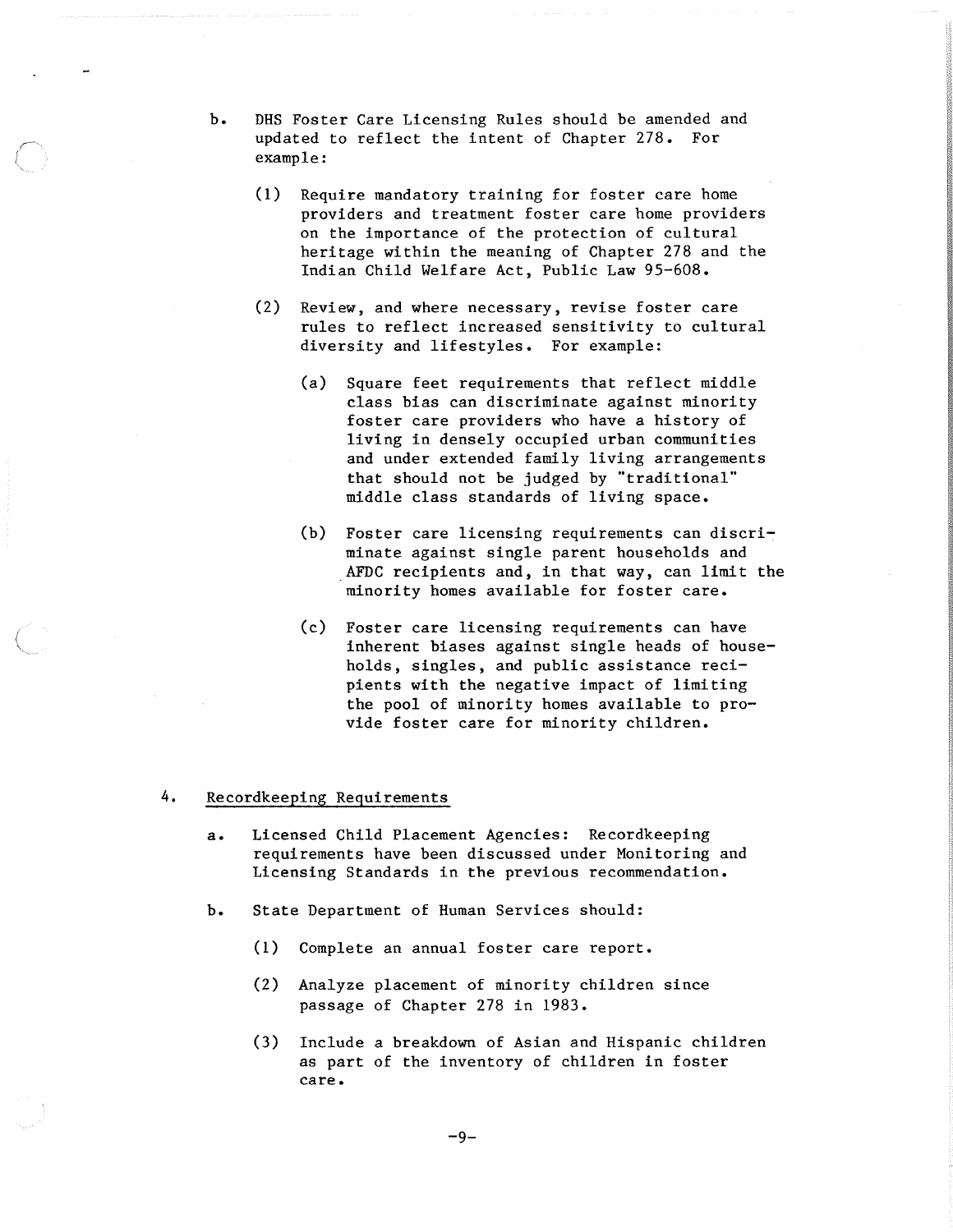#### 5. Support Services

- a. DRS should stimulate the development of support services for minority children in out-of-home placements who are legally free for adoption, minority foster parents, and minority adoptive parents, by providing grants to public and licensed child-placing agencies.
- b. Support services may include, but not be limited to:
	- (1) Pre-adoption support groups for minority children and prospective adoptive families;
	- (2) Projects that involve minority foster parents as a continuing support mechanism for children returned to birth homes;
	- (3) Counseling services and support groups for minority children who are adolescents aging out of foster care in need of information, assistance and support to begin to set permanent goals around independent living; and
	- (4) Minority adolescent support groups for children in long-term foster care, new adoptive placements, and non-minority homes where identity issues threaten the adoptive relationship and adjustment.

#### 6. Permanency Planning/Pre-Placement Prevention Services

The task force as a whole makes the following recommendations regarding permanency planning and preplacement prevention services:

- a. DRS should move ahead with preplacement prevention services based on the model of family-based services with emphasis on minority communities, especially the Black and American Indian communities in Minnesota since these communities combined, have 25 percent of all children in out-of-home placements in the state.
- b. Chapter 278 provisions regarding facilitating the referral of children from foster care to adoption should be implemented through a review of the case plan process to:
	- (1) Assure that a case plan exists for each child of minority heritage, and that the plan is monitored and updated at each adminnistrative review;
	- (2) Reflect a definite plan for permanency in preparation for the 18-month dispositional hearing; and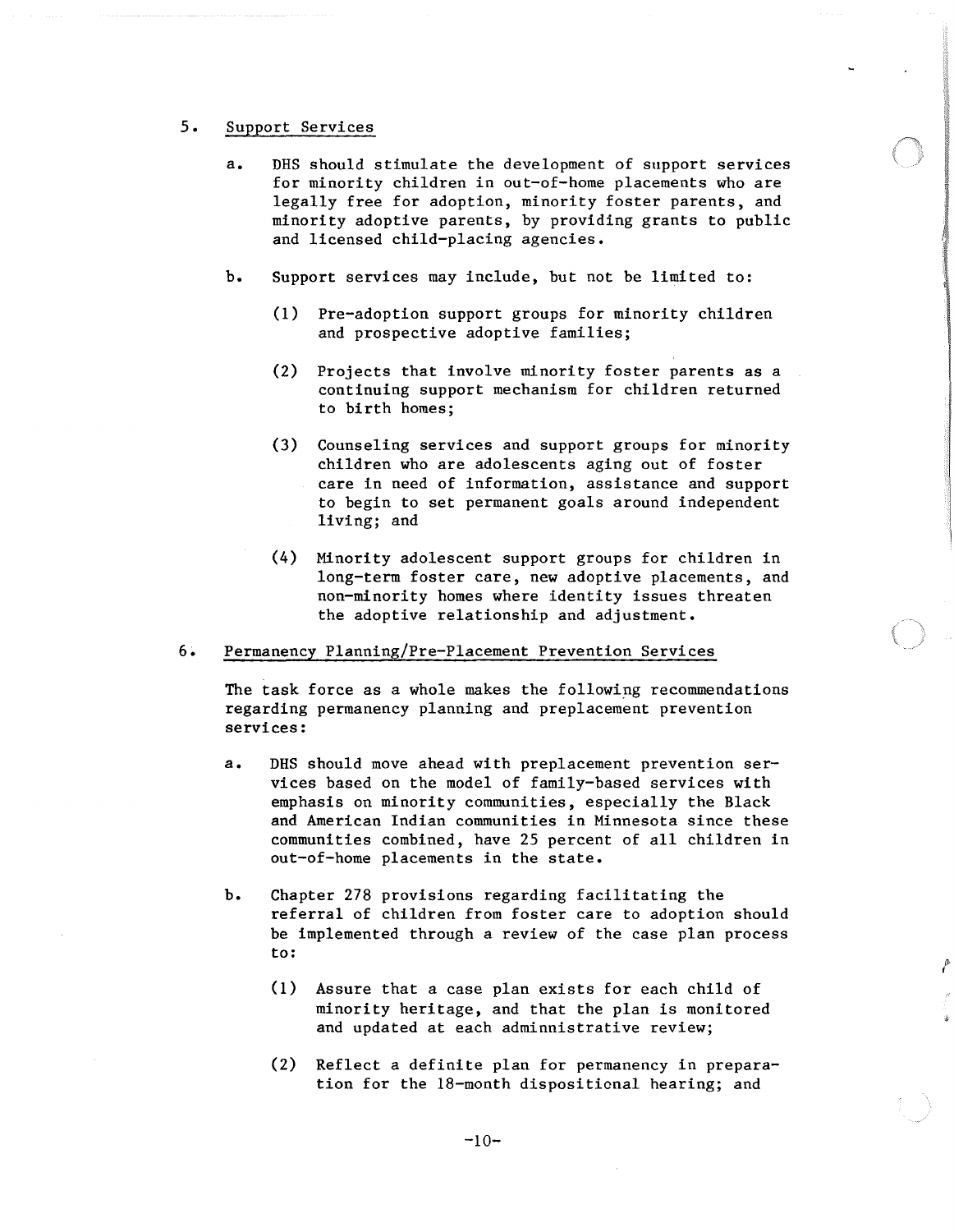- (3) Include all 18 required elements and the procedural safeguards required by Federal Law 96-272.
- c. DHS replicate the Hennepin County Foster Care Review Board project throughout the State of Minnesota.

#### 7. DHS Administrative Policies and Procedures

The task force as a whole recommends the following Administrative policies and procedures:

- a. DHS create additional full-time positions, filled by minority social work professionals, to assist the Commissioner in overseeing the recordkeeping, licensing, placement preference compliance, recruitment, review and reporting requirements of Chapter 278.
- b. The Commissioner create a permanent advisory committee on minority child welfare to assist the Commissioner and his staff in identifying ongoing issues which relate to minority adoption and foster care, and include other minority child welfare issues such as linking work on child abuse and neglect to preplacement prevention, and minority infant mortality.
- c. DHS began monitoring compliance with Chapter 278 upon receipt of the Report of Adoptive Placements, the Dependent and Neglected State Ward Report and annual report of all children in substitute care.
- d. All rules related to adoption and foster care placement of minority children, including licensing requirements be reviewed to ensure that the intent of Chapter <sup>278</sup> is maintained.
- e. DHS Social Services Manual and Practice Guides be revised and updated to reflect law and rule changes relating to implementation of the Minority Child Heritage Protection Act.

#### **CONCLUSION**

A majority of Task Force Members agree that there is much work remaining to be done in order to insure that the best interests of minority children are served by state policies and procedures relating to children. We anticipate that policy and procedural questions will continue to arise regarding the implementation of Chapter 278 and the preservation of the ethnic and racial heritage of minority children in foster care and adoptive placements in the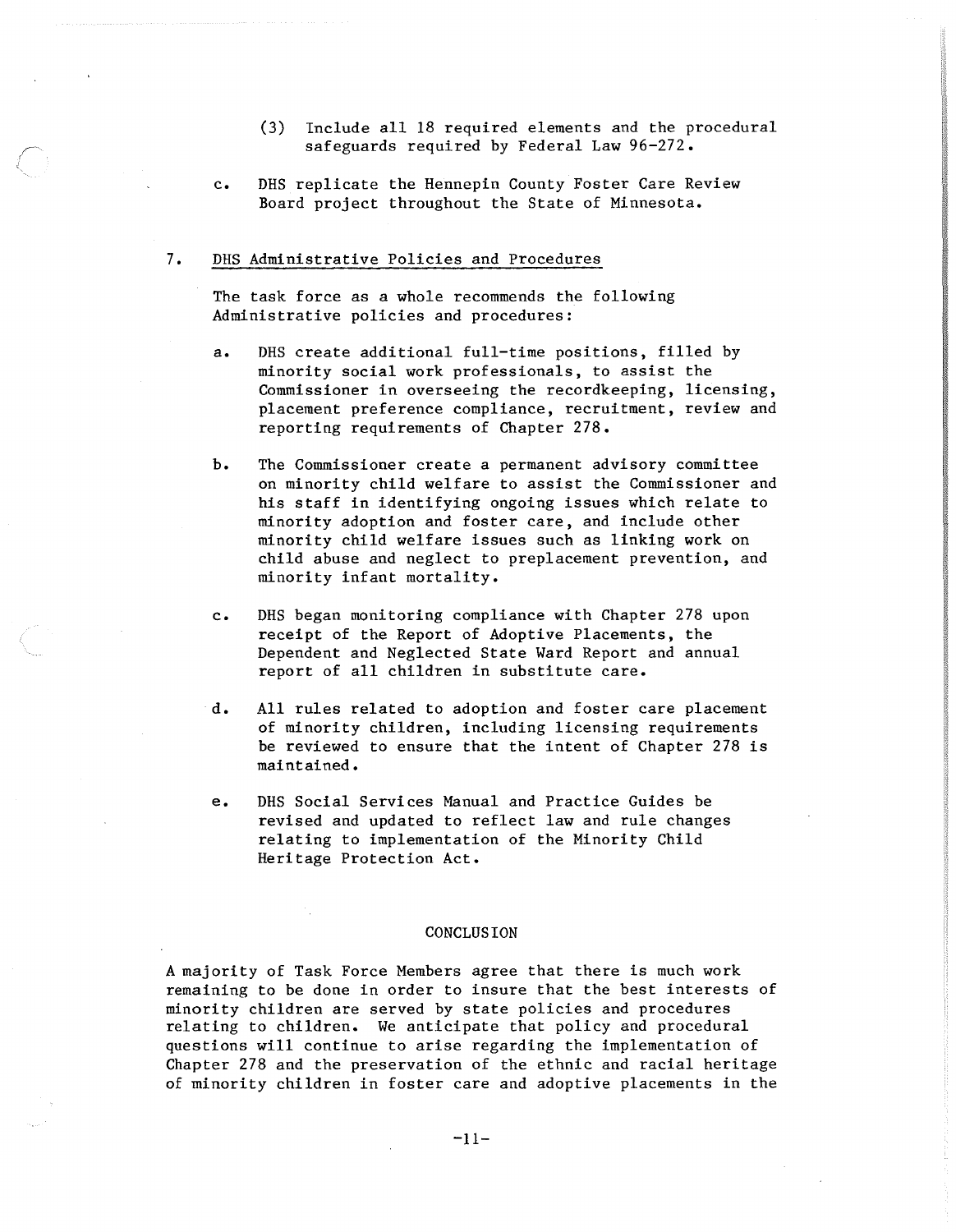state. We have only begun to explore ways in which the state and county social services can use the permanency planning philosophy to impact on reducing the total number of minority children in out-of-home placements.

This Task Force urges the Commissioner to move forward and to create additional full-time professional positions in DHS, staffed by minority social work professionals, and to establish a permanent DHS Advisory Committee on Minority Child Welfare.

Task force members believe these actions are imperative in order to enhance the Department's ability to address the issues raised by Chapter 278 and the impact of Child Welfare laws in general on minority children.

f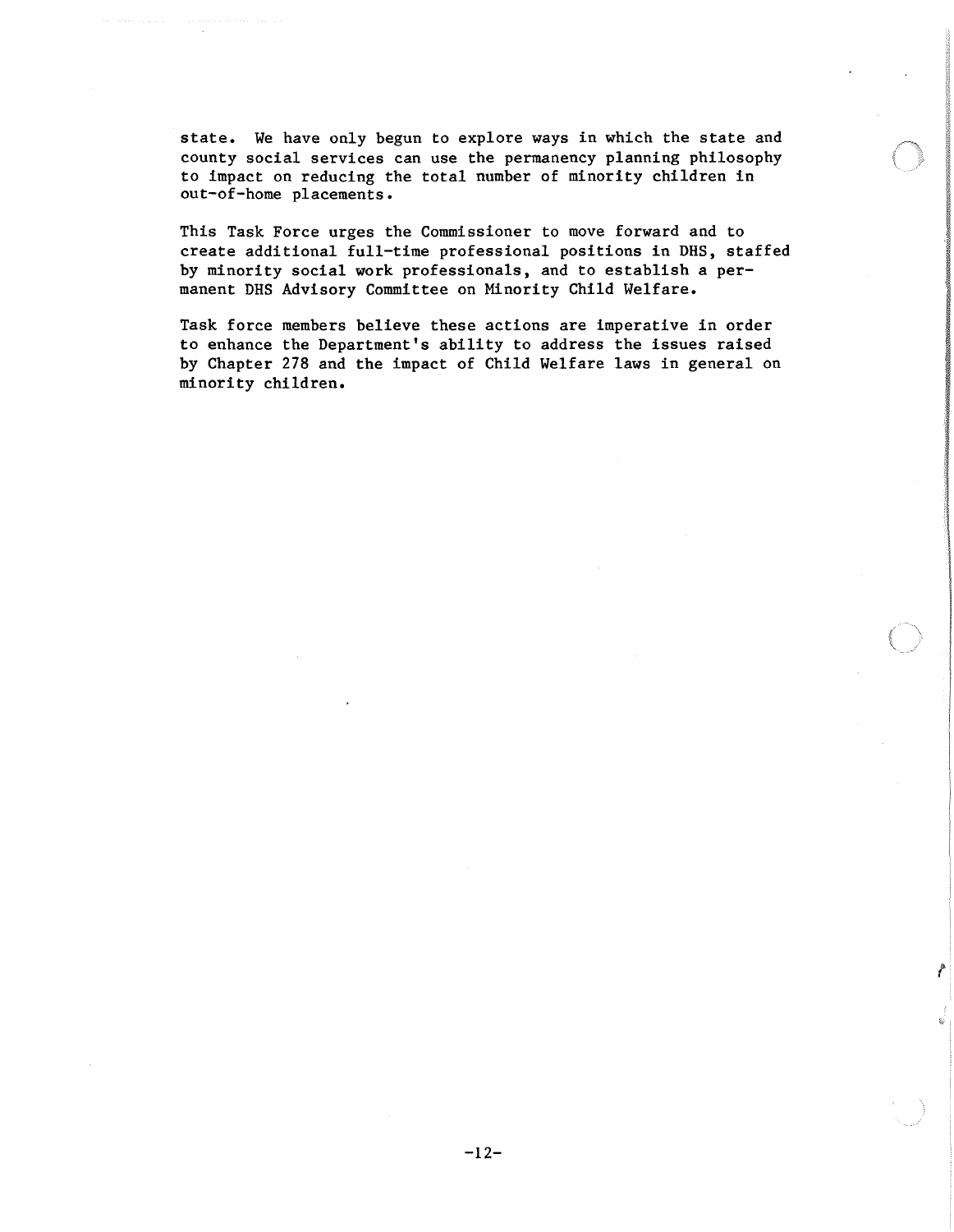

**STATE OF MINNESOTA DEPARTMENT OF HUMAN** SERVICES **CENTENNIAL OFFICE BUILDING** ST. PAUL, **MINNESOTA** 55155

The Minority Child Heritage Protection Act passed during the 1983 legislative session, mandated the establishment of a foster care and adoption advisory task force to advise me on foster care and adoption policy regarding children of minority racial or minority ethnic heritage.

As I accept the recommendations of this Minority Advisory Task Force on Foster Care and Adoption, I would like to take this opportunity to thank each of you who met on a voluntary basis to contribute your ideas and shared experiences toward the writing of the final report.

We will be reviewing your recommendations as a Department to determine how we may best serve the needs of the children and families who require our services.

LEONARD W. LEVINE Commissioner

OHS-825 (6-84)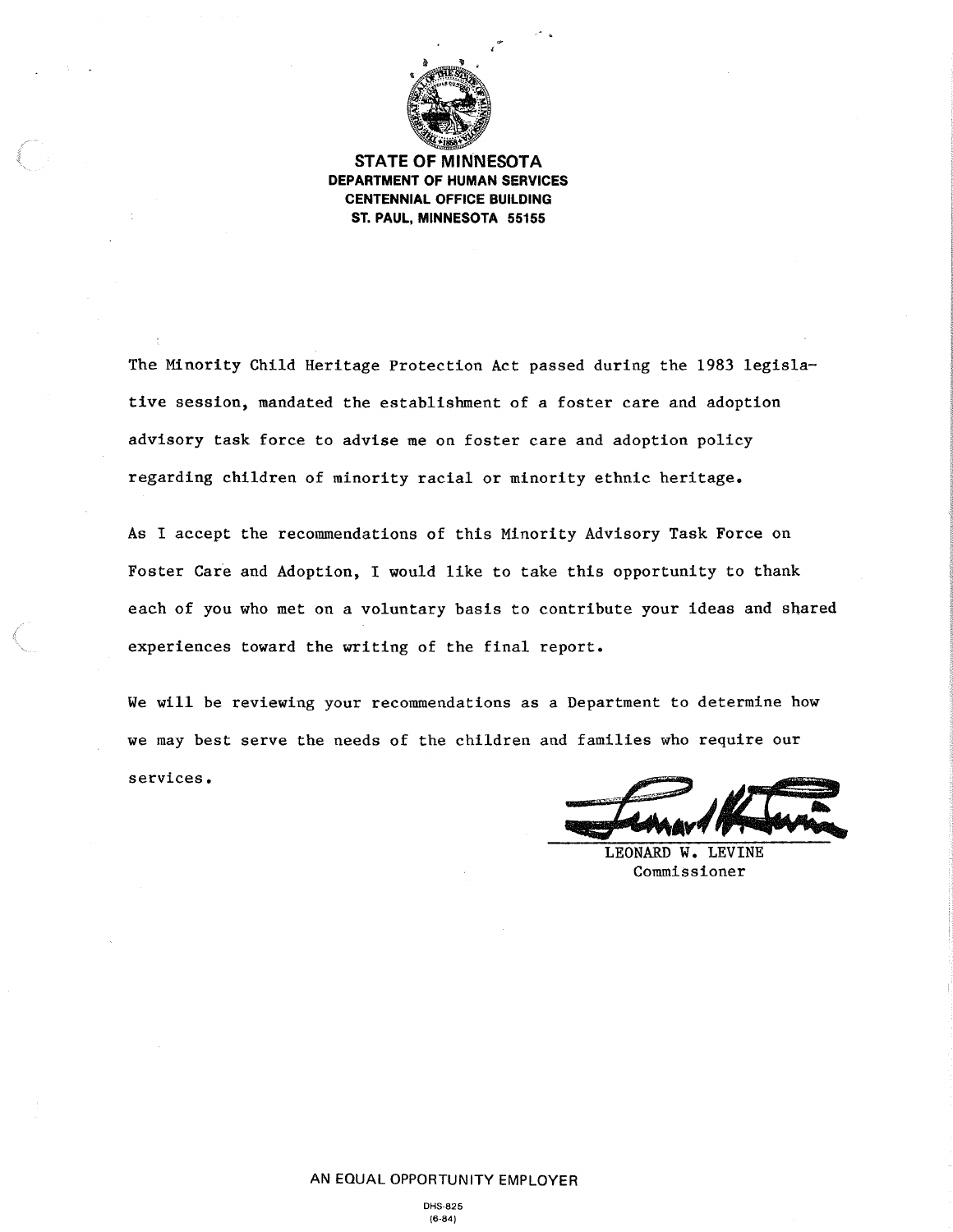$\label{eq:2.1} \frac{1}{\sqrt{2}}\int_{\mathbb{R}^3}\frac{1}{\sqrt{2}}\left(\frac{1}{\sqrt{2}}\right)^2\left(\frac{1}{\sqrt{2}}\right)^2\left(\frac{1}{\sqrt{2}}\right)^2\left(\frac{1}{\sqrt{2}}\right)^2\left(\frac{1}{\sqrt{2}}\right)^2\left(\frac{1}{\sqrt{2}}\right)^2\left(\frac{1}{\sqrt{2}}\right)^2\left(\frac{1}{\sqrt{2}}\right)^2\left(\frac{1}{\sqrt{2}}\right)^2\left(\frac{1}{\sqrt{2}}\right)^2\left(\frac{1}{\sqrt{2}}\right)^2\left(\frac$ 

 $\label{eq:2.1} \frac{1}{\sqrt{2}}\left(\frac{1}{\sqrt{2}}\right)^{2} \left(\frac{1}{\sqrt{2}}\right)^{2} \left(\frac{1}{\sqrt{2}}\right)^{2} \left(\frac{1}{\sqrt{2}}\right)^{2} \left(\frac{1}{\sqrt{2}}\right)^{2} \left(\frac{1}{\sqrt{2}}\right)^{2} \left(\frac{1}{\sqrt{2}}\right)^{2} \left(\frac{1}{\sqrt{2}}\right)^{2} \left(\frac{1}{\sqrt{2}}\right)^{2} \left(\frac{1}{\sqrt{2}}\right)^{2} \left(\frac{1}{\sqrt{2}}\right)^{2} \left(\$ 

 $\bigcirc$ 

 $\label{eq:2.1} \frac{1}{\sqrt{2}}\left(\frac{1}{\sqrt{2}}\right)^{2} \left(\frac{1}{\sqrt{2}}\right)^{2} \left(\frac{1}{\sqrt{2}}\right)^{2} \left(\frac{1}{\sqrt{2}}\right)^{2} \left(\frac{1}{\sqrt{2}}\right)^{2} \left(\frac{1}{\sqrt{2}}\right)^{2} \left(\frac{1}{\sqrt{2}}\right)^{2} \left(\frac{1}{\sqrt{2}}\right)^{2} \left(\frac{1}{\sqrt{2}}\right)^{2} \left(\frac{1}{\sqrt{2}}\right)^{2} \left(\frac{1}{\sqrt{2}}\right)^{2} \left(\$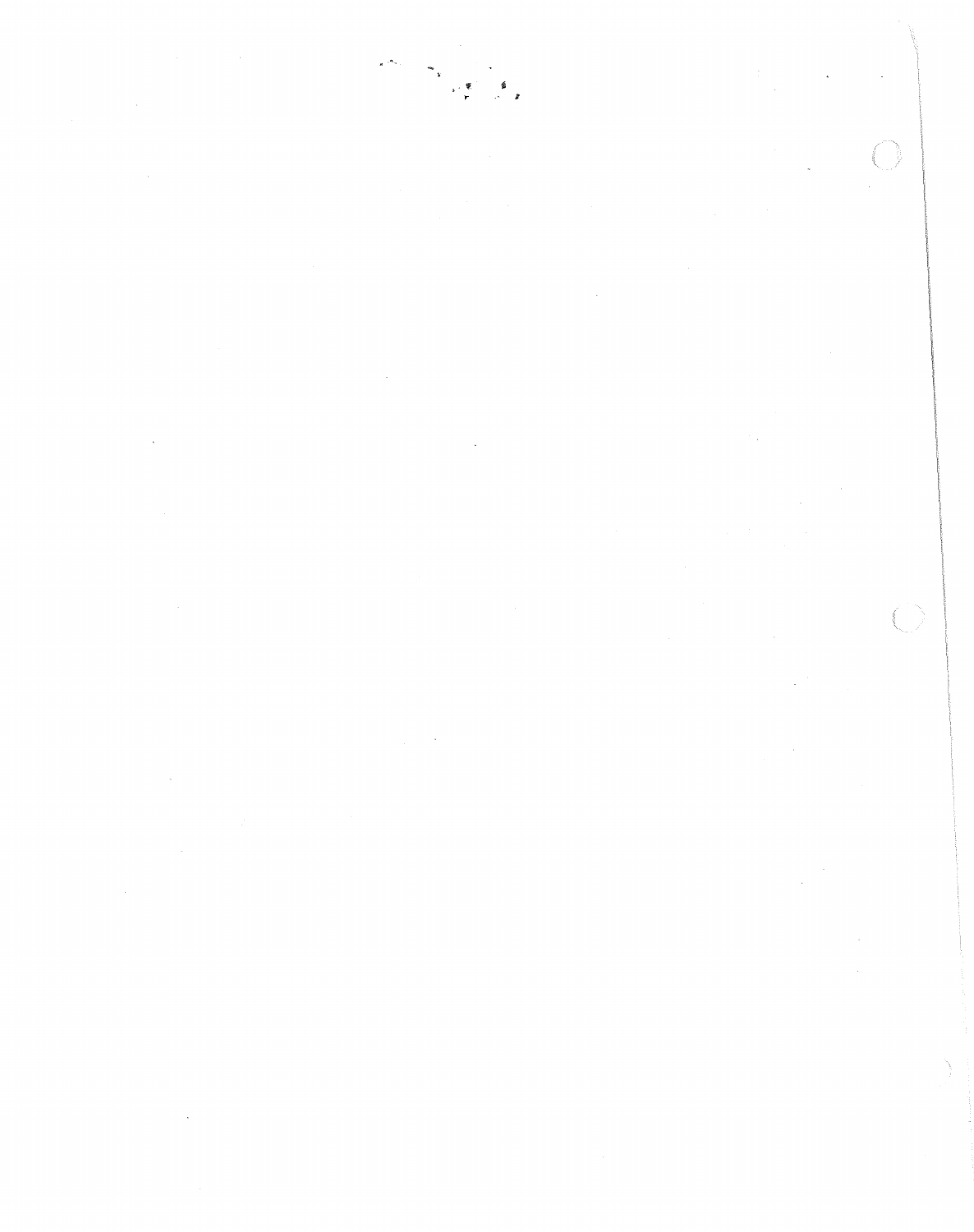

. *.* .

#### STATE OF MINNESOTA DEPARTMENT OF HUMAN SERVICES CENTENNIAL OFFICE BUILDING ST. PAUL, MINNESOTA 55155

Please note that the following two persons served as members of the Full Committee. Their names were inadvertently deleted from the list on page 13 of the report. Please make these additions to the Full Committee in your copy.

Margaret Foster

Roger Toogood

(8-84)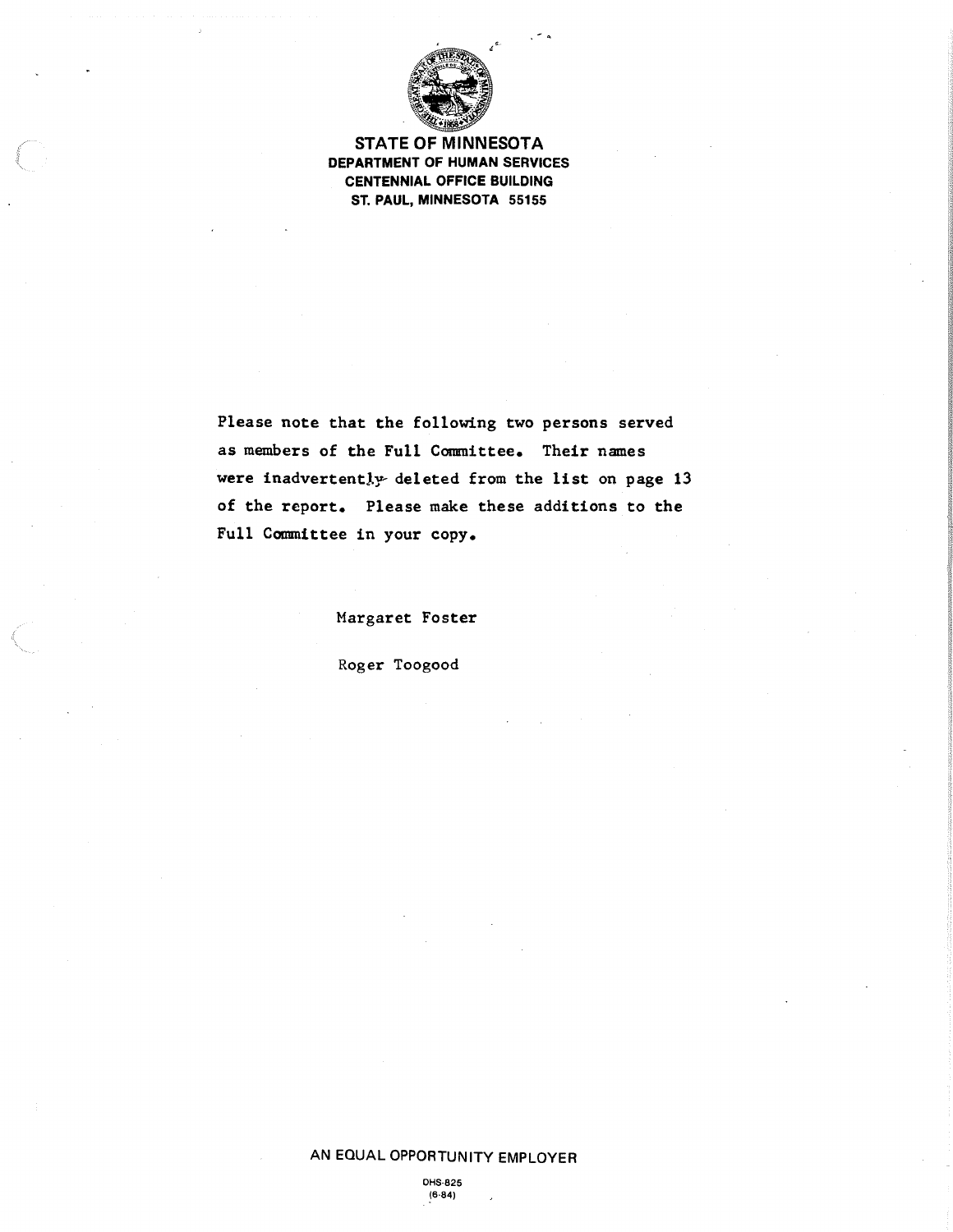

 $\mathcal{L}_{\mathbf{A}}$  .

 $\begin{pmatrix} 1 & 0 \\ 0 & 1 \end{pmatrix},$ 

 $\label{eq:2.1} \frac{1}{\sqrt{2\pi}}\int_{\mathbb{R}^3}\frac{d\mu}{\sqrt{2\pi}}\frac{d\mu}{\sqrt{2\pi}}\frac{d\mu}{\sqrt{2\pi}}\frac{d\mu}{\sqrt{2\pi}}\frac{d\mu}{\sqrt{2\pi}}\frac{d\mu}{\sqrt{2\pi}}\frac{d\mu}{\sqrt{2\pi}}\frac{d\mu}{\sqrt{2\pi}}\frac{d\mu}{\sqrt{2\pi}}\frac{d\mu}{\sqrt{2\pi}}\frac{d\mu}{\sqrt{2\pi}}\frac{d\mu}{\sqrt{2\pi}}\frac{d\mu}{\sqrt{2\pi}}\frac{d\mu$  $\label{eq:2.1} \frac{1}{\sqrt{2}}\int_{\mathbb{R}^3}\frac{1}{\sqrt{2}}\left(\frac{1}{\sqrt{2}}\right)^2\frac{1}{\sqrt{2}}\left(\frac{1}{\sqrt{2}}\right)^2\frac{1}{\sqrt{2}}\left(\frac{1}{\sqrt{2}}\right)^2\frac{1}{\sqrt{2}}\left(\frac{1}{\sqrt{2}}\right)^2\frac{1}{\sqrt{2}}\left(\frac{1}{\sqrt{2}}\right)^2\frac{1}{\sqrt{2}}\frac{1}{\sqrt{2}}\frac{1}{\sqrt{2}}\frac{1}{\sqrt{2}}\frac{1}{\sqrt{2}}\frac{1}{\sqrt{2}}$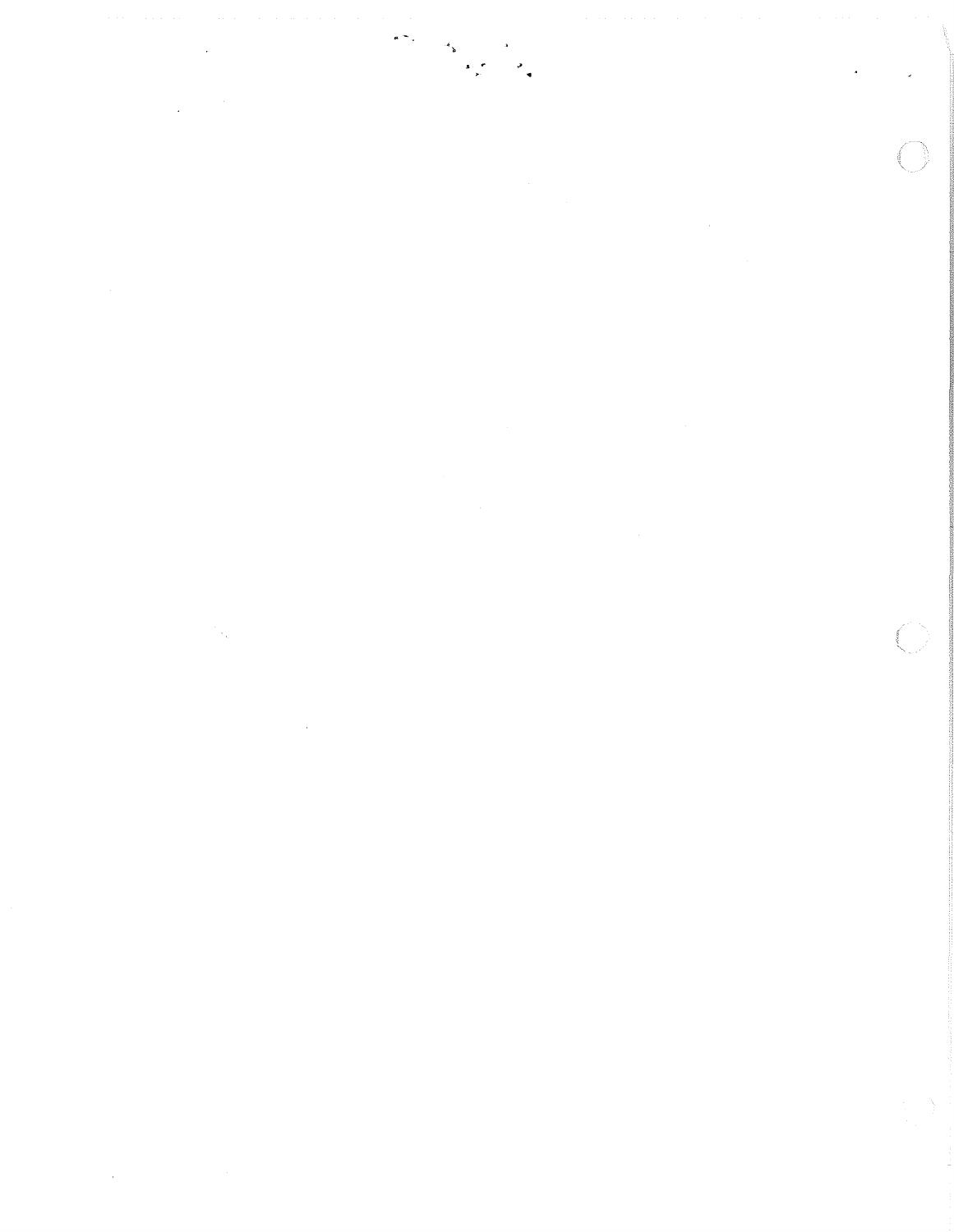#### MEMBERSHIP

#### MINORITY ADVISORY TASK FORCE ON FOSTER CARE AND ADOPTION

#### Co-Chairpersons

Paula Baker Sam Hernandez Don Robertson\*

#### Secretary

#### Rose Marsh

#### Full Committee

Bob Aitken Senator Linda Berglin Allene Burnette Roger L. Clarke Carol Dethmers Patt Downwind Roberta Ellis Ramona Jaeger Mary Ann Kuharski Tu N Le Chester McCoy John Malmberg

Irma Monson Leonides Villarreal Nichelson Joanne Neal Sloan Jacqui Smith Rep. Randolph W. Staten Maxine Taylor Nance Thompson Kimaln White Mary White Darlene White Eagle Jacquelinne Whitner

#### Members-At-Large

Patrice Hughes-Alfred Joanne Barr Deborah Beaulieu Mr. and Mrs. Bernard Bauer Jay Bendix Norby Blake Mary Jo Brooks Jackie Fraedrich Fran Felix Duc Huu Ha Harriet Heisler Mary Kjolsing Sandy Kurschner David E. Larsen Sien Lemke Johnella Lewis Robin Lewis Lawrence A. Lucio Ted D. Mahto

Lorraine Martin Jake Mendoza Peggy Mettler Christa Misiewicz Jerod Peterson Elsa Perez Rosemary Perez Victor Propes Diane Roach Della Rootues Loretta Gagnon-Torres Katie Turner Michelle Thompson-Tuttle Gina Van Every Melvin Washington Jan Werness Jay Wilkenson Marlys Wilson

Minutes are on file in the Legislative Reference Library

\*Resigned September, 1984.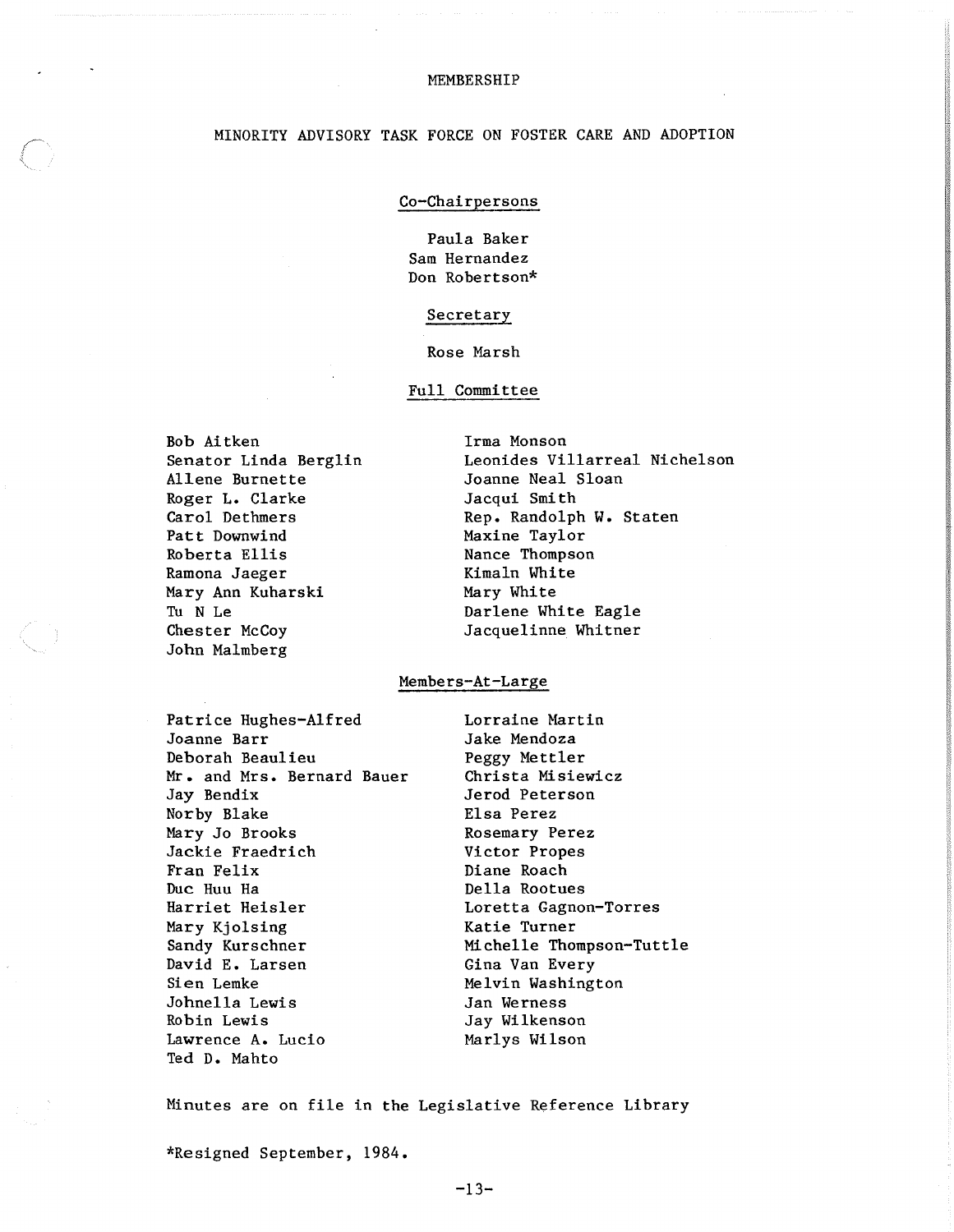$\mathcal{L}_{\mathcal{A}}$ 

 $\hat{\boldsymbol{\epsilon}}$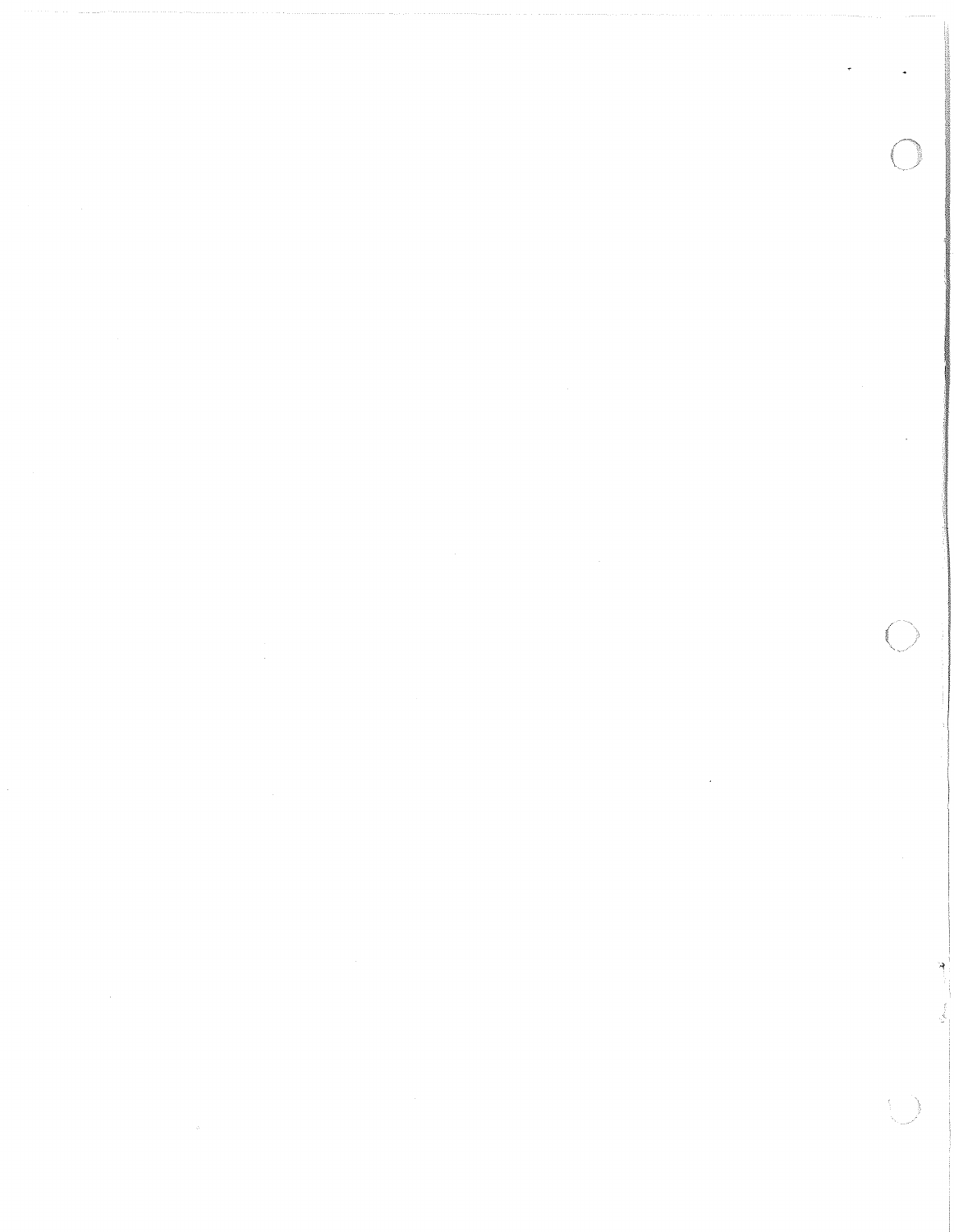